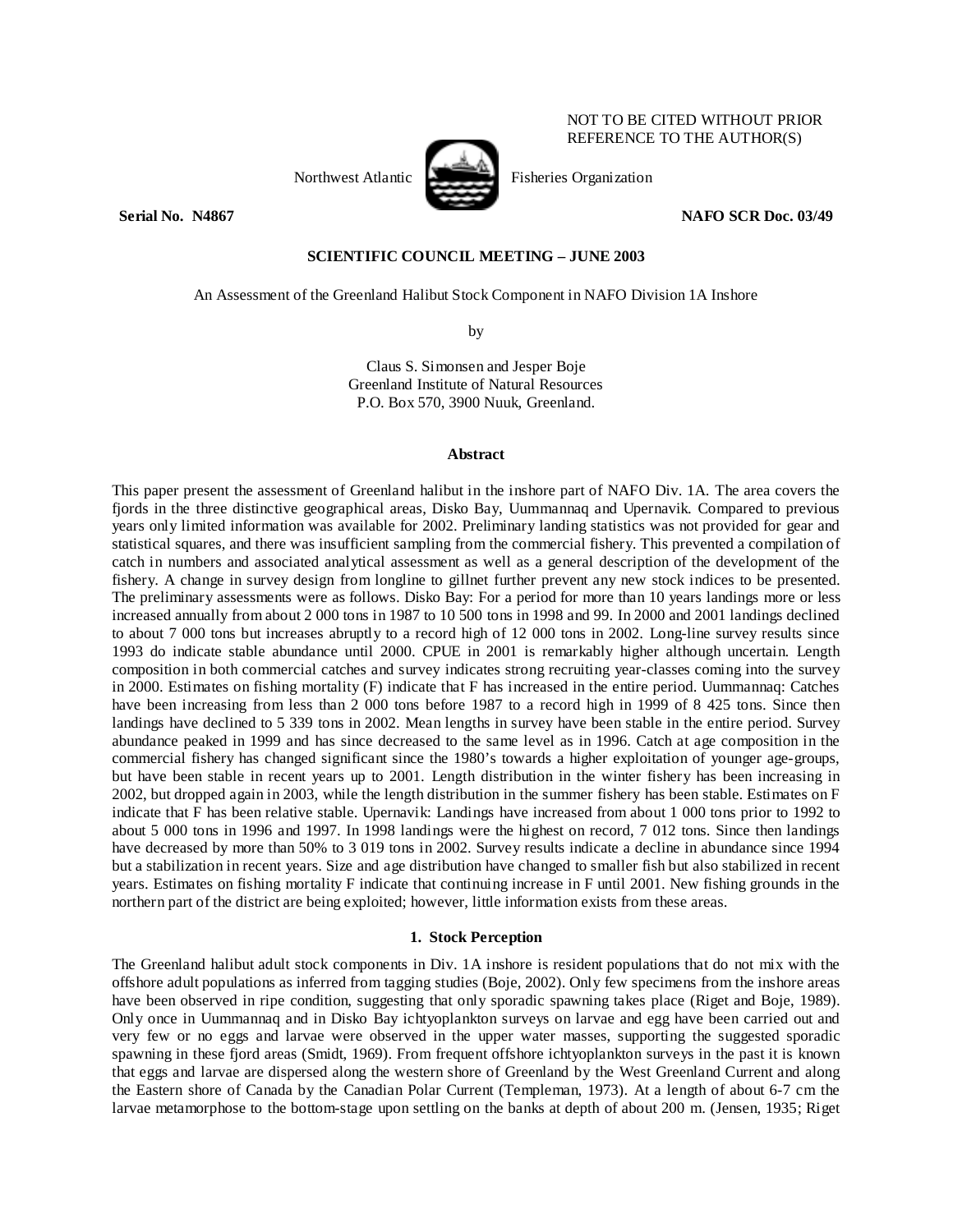and Boje, 1988). Riget and Boje (1988) evaluated the occurrence of young Greenland halibut in West Greenland and location of possible nursery grounds. They concluded that high abundance of young fish at Lille- and Store Hellefisk Bank north of 68°N probably originated from the Canadian-Greenland stock, while smaller concentrations in southwest Greenland coastal areas may have derived from the spawning stock west of Iceland, i.e. the West Nordic stock. Investigations covering Store Hellefiske bank and into Disko Bay, shows that the young fish when growing up, migrate continuously into the deeper areas, both towards the fjords and towards the outer slopes of the continental shelf (Riget and Boje, 1989). Therefore, Greenland halibut in Div. 1A inshore part is considered to be recruited from the Davis Strait stock, but the adults appear resident in the fjords and thus isolated from its origin spawning stock (Riget and Boje, 1989). Conclusively, the component does probably not contribute to the spawning stock in the Davis Strait and the inshore component is not assumed to be a self-sustaining, but dependent on recruits (immigration) from the nursery area at the banks south of Disko.

# **2. Description of the Fishery, Management Measures and Nominal Catches**

Total landings in 2002 in Div. 1A inshore increased by 20% from about 17 000 tons in 2001 to about 20 000 tons in 2002 due to a 66% increase for the Disko Bay area. Catches in Upernavik was slightly decreasing (8%) from 2001 to 2002, while catches in Uummannaq decreased by 20% (Fig. 2). Landings in 1A constitute far the majority (~99%) of inshore landings in Greenland. Historically, the inshore landings were around 7 000 tons in the late-980s and increased until 1998 and 1999 with a high of 25 000 tons. Since then landings have fluctuated between 17 000 tons and 20 000 tons (Fig. 2 and Table 1).

The inshore fishery in Div. 1A is located in three well separated areas: Disko Bay, Uummannaq and Upernavik (Fig. 1). The fishery is not quota restricted, but in the latest years restrictions have been made on introduction of new vessels in fishery and from 1998 a special fishery licence to land catches is required. New license issues have since been limited. The total number of licenses is presently around 1200. There are no landing limitations on the fishery licenses.

The fishery is traditionally performed with longlines from small open boats or by means of dog sledges. Since the 1980s bigger vessels (>25 foot) have increased in numbers. Typically the fishery is carried out in the inner parts of the ice fjords at depth between 500 to 800 m. In the middle of the 1980s gillnets were introduced to the inshore fishery, and were used commonly in the following years. In the late-1990s authorities introduced regulation on gillnets in order to limit effort. A total ban for gillnets has been in force since 2000, but exemptions have been given until the beginning of 2003. In 2002 the policy was changed and gillnet fishing are now allowed in Disko Bay, Uummannaq and Upernavik. However there are time and area restrictions to the fishery. It is



Figure 1. Location of main inshore fishing grounds for Greenland halibut in Div.1A. Distribution of landings is shown for 2001 as no information is available on the 2002 distribution.

only allowed in certain areas outside the Icefjords. In Disko Bay: the Ilulissat area 1 January-15 May, Torsukattaq area 1 January-15 May, and 1 September-31 October. In Upernavik: 1 February-30 September. In Uummannaq: 1 February-30 June and 1 October to 31 December. The gillnet fishery is regulated by a minimum mesh-size of 110 mm (half meshes), while there are no gear regulations on the longline fishery.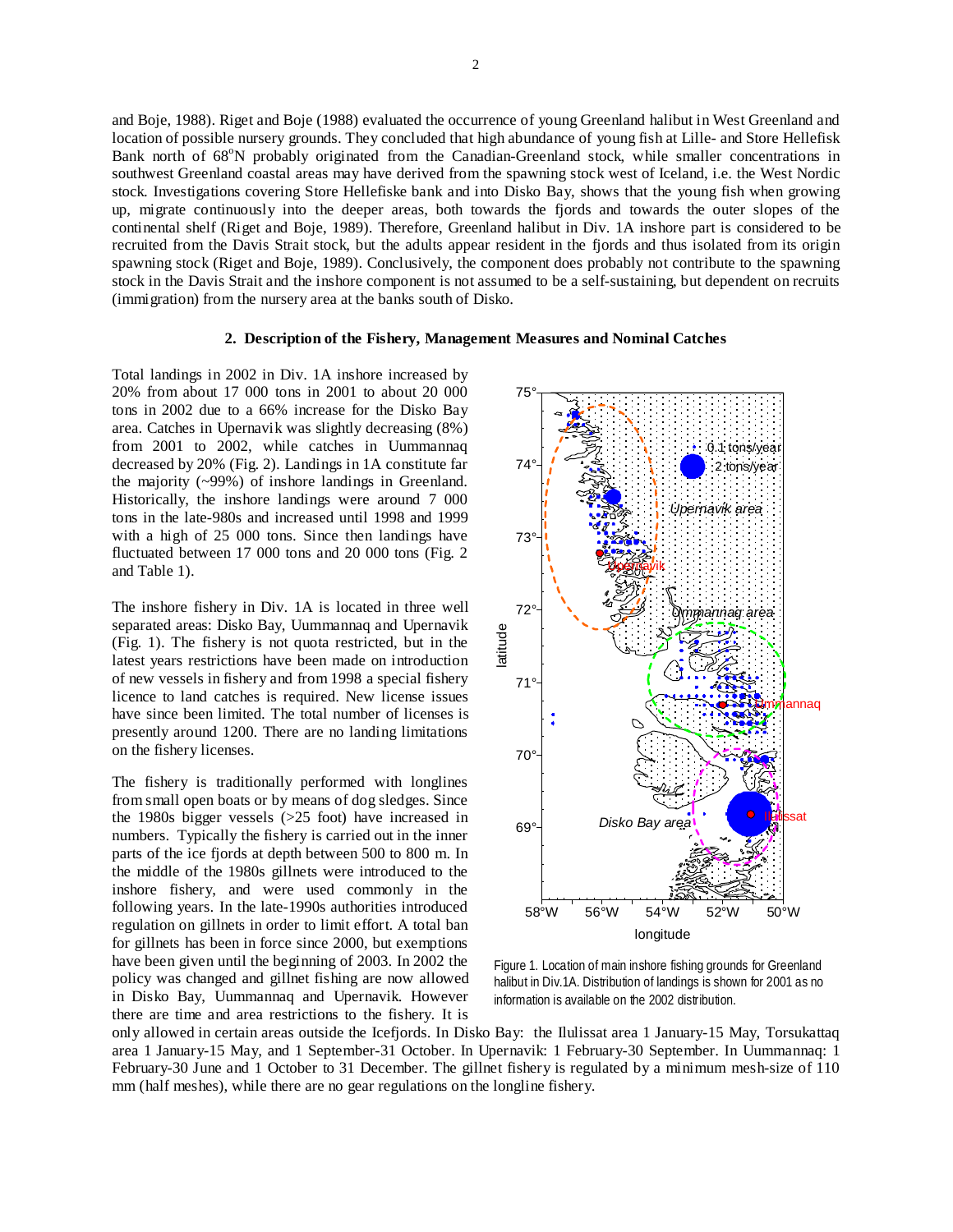## Disko Bay

The Greenland halibut fishery is conducted in, and in front of an ice fjord in the immediate vicinity of Ilulissat town, and in an icefjord north of Ilulissat, Torssukataq (Fig. 1). The winter fishery in Ilulissat Icefjord, Kangia, is a traditional fishery from the ice with longlines (mainly field-code LG029, 30 and 31). The fishery near Ilulissat is conducted within a relative small area, approx. 1\*2 nm (field-code LG028) and consist of a mixture of gillnet and longline fishery. The majority of the landings in Disko Bay were caught within this area. The fishery infront of the Ice Fjord (LG028) is carried out year-round. Often the fishery moves to Torssukataq north of Ilulissat in July (Simonsen and Roepstorff, 2000). The fishery in Torssukataq is almost exclusively carried out in the period July – August due to limitations by ice conditions (glacier fjord). The catches in Disko Bay have increased in 1990s (Fig. 2), and peaked in 1998-99 at around 10 000 tons, but has since increased to nearly 12 000 tons.



Fig. 2. Landings in NAFO Div. 1A since 1987 for the 3 main fishing areas. Landings after 1999 are provisional. See also Table 1.

#### Uummannaq

The fishery in Uummannaq area is conducted in a large system of icefjords (glaciers). The main fishing ground is in the southwest part of the fjord system. Earlier times Qarajaqs Icefjord was the main fishing area but during the recent decade the fishery has expanded further north to include Sermilik and Itividup Ice fjords (Fig. 1). Use of gillnets is prohibited in the inner parts of the fjords in Uummannaq.

The catches in Uummannaq were stable of about 3 000 tons prior to 1992, but has since increased with some fluctuations until 1999. Since 1999 landings have decreased from 8 400 tons to 5 300 tons in 2002 (Fig. 2 and Table 1).

#### **Upernavik**

The northernmost area consists of a large number of ice fjords. The main fishing grounds are Upernavik Ice fjord and Giesecke Ice fjord. New fishing grounds around Kullorsuaq in the northern part of the area are recently exploited (Fig. 1). Use of gillnets have up till now been prohibited in Upernavik but dispensations have been given for a fishery outside the Icefjords in 2002.

The catches in the Upernavik area have increased steadily from about 1 000 tons in the late-1980s to about 3-4 000 tons in 1993 to 1995 (Fig. 2 and Table 1). The total catch in 1998 was the highest on record 7 012 tons. Since then landings have declined and was 3 019 tons in 2002.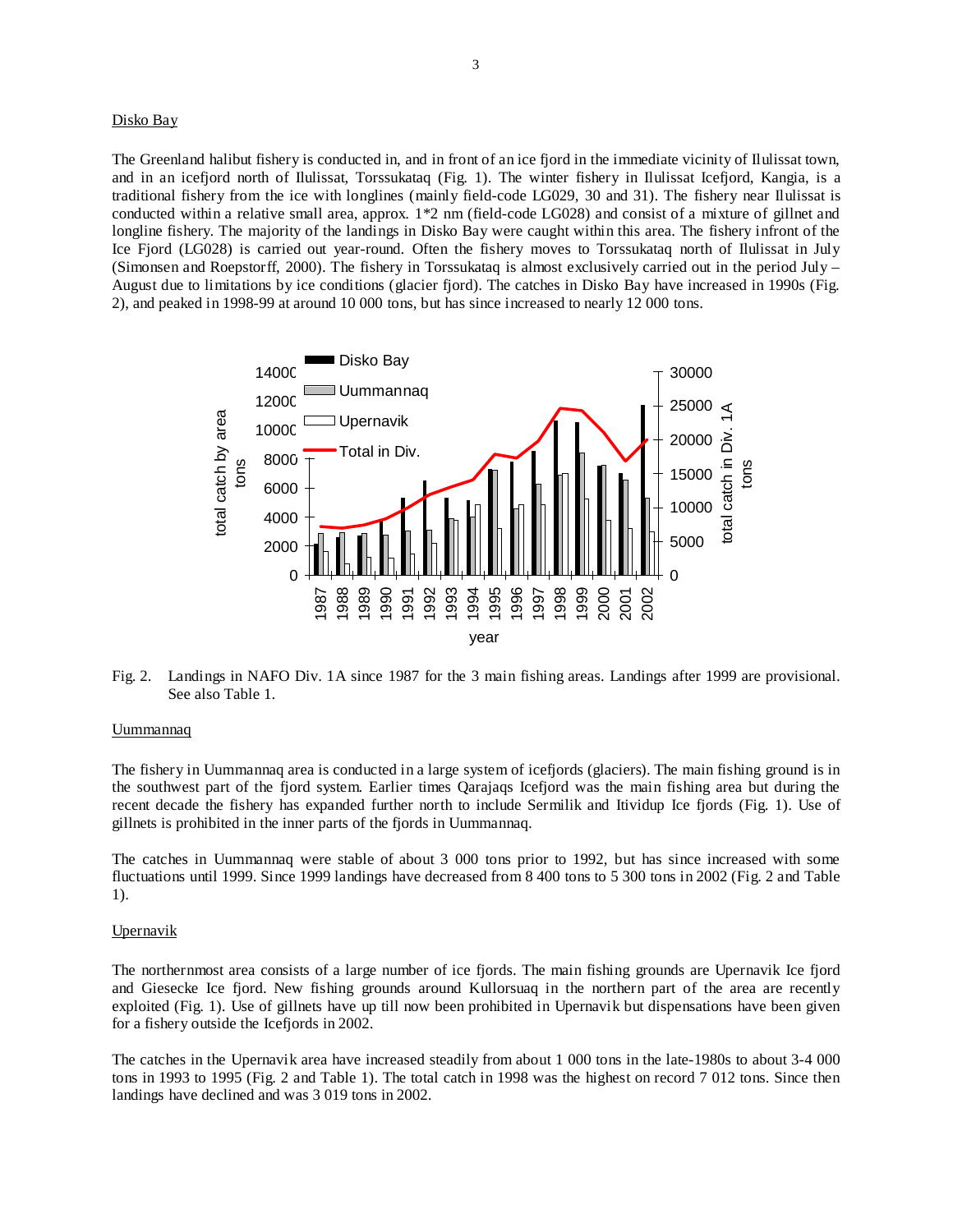

**Fig. 3**. Landings in NAFO Div.1A, inshore in 2002 by area and month.

**3. Input data** 

## **3.1 Research Fishery**

## Change from longline to gillnet surveys

Prior to 1993 various longline exploratory fisheries with research vessels were conducted. Due to variable survey design and gear, these surveys are not comparable. In 1993 a longline survey for Greenland halibut was initiated for the inshore areas of Disko Bay, Uummannaq and Upernavik. The survey was conducted annually covering two of three areas alternately, with approximately 30 fixed stations in each area (for further details see Simonsen *et al*. (2000)). This survey has recently been evaluated by the Greenland Institute of Natural Resources. The main conclusions drawn are that the survey does not generate sufficient data for proper statistical analyses; this in combination with an almost unknown selectivity of the gear as well as catch efficiency, prevents to use surveys results as anything than indicative of overall stock trends, e.g. no information on year-class strength and population in absolute numbers. Therefore, a pilot study on using gillnet (multi-meshed) as surveying gear have been performed since 2001. The main objective for using that gear is a well-estimated selectivity and possibility for targeting prefishery sized Greenland halibut, i.e. lesser than 40 cm. Experience with the gear so far, indicate that catch rates are sufficient to allow proper statistical analyses, and the strategy is therefore to further develop this survey as a monitoring tool for the entire inshore Greenland halibut populations.

In July 2002 the research vessel 'Adolf Jensen' fished 33 stations along 4 transects covering the proposed young fish areas in Disko Bay (Fig. 4).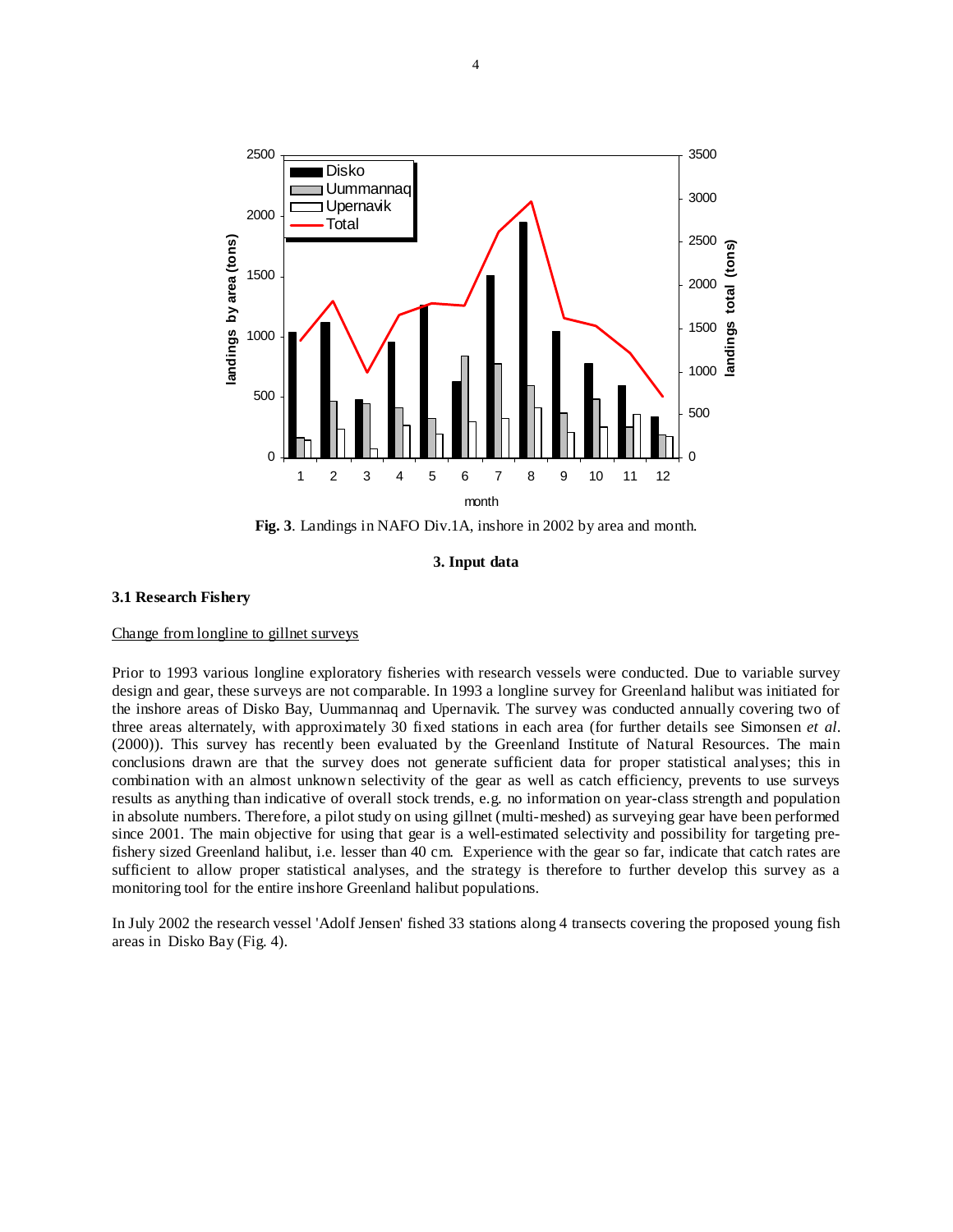

Fig. 4. The 4 tracks covered in Disko Bay by the newly developed gillnet survey in 2002 by GINR.

 As the survey design and concept is still in development and that results only is available for 2 years, the results are not used in the assessment.

Greenland Institute of Natural Resources conducts annual survers for shrimp and demersal fish (Storr-Paulsen and Jørgensen 2003 (SCR Doc. 03/29). The CPUE (number per age per hour of age 1 (2001 year-class) was estimated as 431.0 specimens in the offshore nursery area (Div. 1AS, 1BN and 1BS), which is about average for the time series. In the Disko Bay the CPUE of age one was estimated at 912.5 specimens per hour, which is a little above average for time series . The abundance of 2-year olds is generally lower in the offshore area in comparison to the Disko Bay. But there is generally a steep decline in the CPUE of fish age one and fish age two the following year in both areas. The very god 2000 year-class in Disko Bay, was however also relatively god as age 2.

# **3.2 Commercial fishery data**

## Landings data

Data on the inshore landings of Greenland halibut for Disko Bay and Uummannaq in 2002 was obtained from Greenland Fishery Licence Control (GFLK). Data from Upernavik was obtained from Upernavik Seafood. Data from GFLK was not allocated on gear. Summer was defined as June-October (both included), remaining months was classified as winter.

Processed fish is normally converted to whole fish weight using conversion factor set by the authorities. In 1998 and 1999 a new set of conversion factors was introduced. The conversion factor for gutted fish with head and tail was multiplied by a factor 1.10 (previously 1.05). The conversion factor for gutted fish without tail and tail fin was 1.35 (previously 1.52).

In order to obtain length distributions for the commercial catches/landings random samplings from gillnet and longline fishery were carried out in the three main areas in February/March and July/August. Samples from the longline fishery were obtained from all areas and both seasons while the gill net fishery was covered in Disko Bay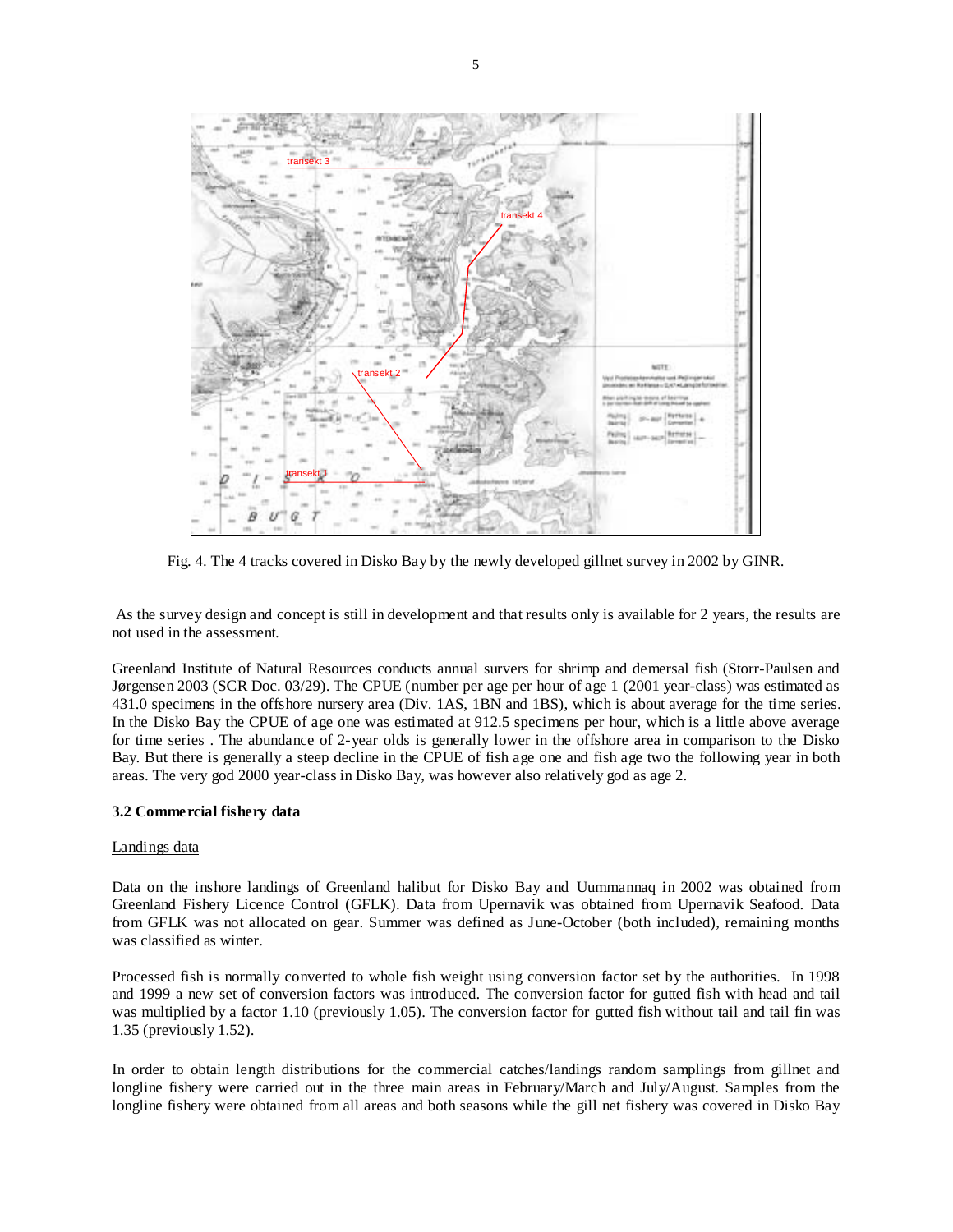winter and Uummannaq winter and summer. Gillnet samples was not achieved either summer or winter in Upernavik.

## Effort

In 1999 logbooks has been introduced in the inshore fishery on a voluntary basis. The reporting has been very limited in both 1999 to 2001 and no logbooks were available from the fishery in 2002.

Earlier attempts to estimate fishing effort has shown a significant correlation between effort (expresses as fishing days) and landings (Simonsen and Boje, 1999).

## Estimation of fishing mortality

In this years assessment no new attempts was made to estimate present fishing mortality.

## Catch-at-age data

It was not possible to calculate catch in number for 2002 as there was no information on landings broken down on gear in Disko Bay and Uummannaq. For Upernavik these data were available, but here we did not have size distributions from gillnet fishery either summer or winter. Thus CN could not be compiled for any of the 3 areas (Table 4).

## **3.3 Recruitment data**

## Recruitment index

A recruitment index was provided from the Greenland shrimp trawl survey (SCR Doc. 03/29).

## **3.4 Biological data**



## Data Storage Tags and behaviour of Greenland halibut.

Fig.5. An example of the most common type of excursions as derived from DST tagging: X-axis: date, y-axis : depth in meter.

A study have been initiated between Nordic countries to elucidate vertical migratory behaviour of Greenland halibut by means of electronic tags, DST. In Greenland the area, Ilulissat, at West Greenland, were chosen because of the well-known residency of the fish and because of a suggested high fishing mortality ensuring a high recovery rate. In 2001/2002, 181 fish were tagged with DST's delivered from Star-Oddi in Iceland. DST's were set to record depth and temperature at intervals in the range 10-60 min. So far, 8 recaptures have been recorded, corresponding to recepture rates as seen for conventional tags. The recordings show that Greenland halibut is capable of performing extensive vertical excursions of up to 3-400 m within few hours. Preliminary analyses suggest that the excursions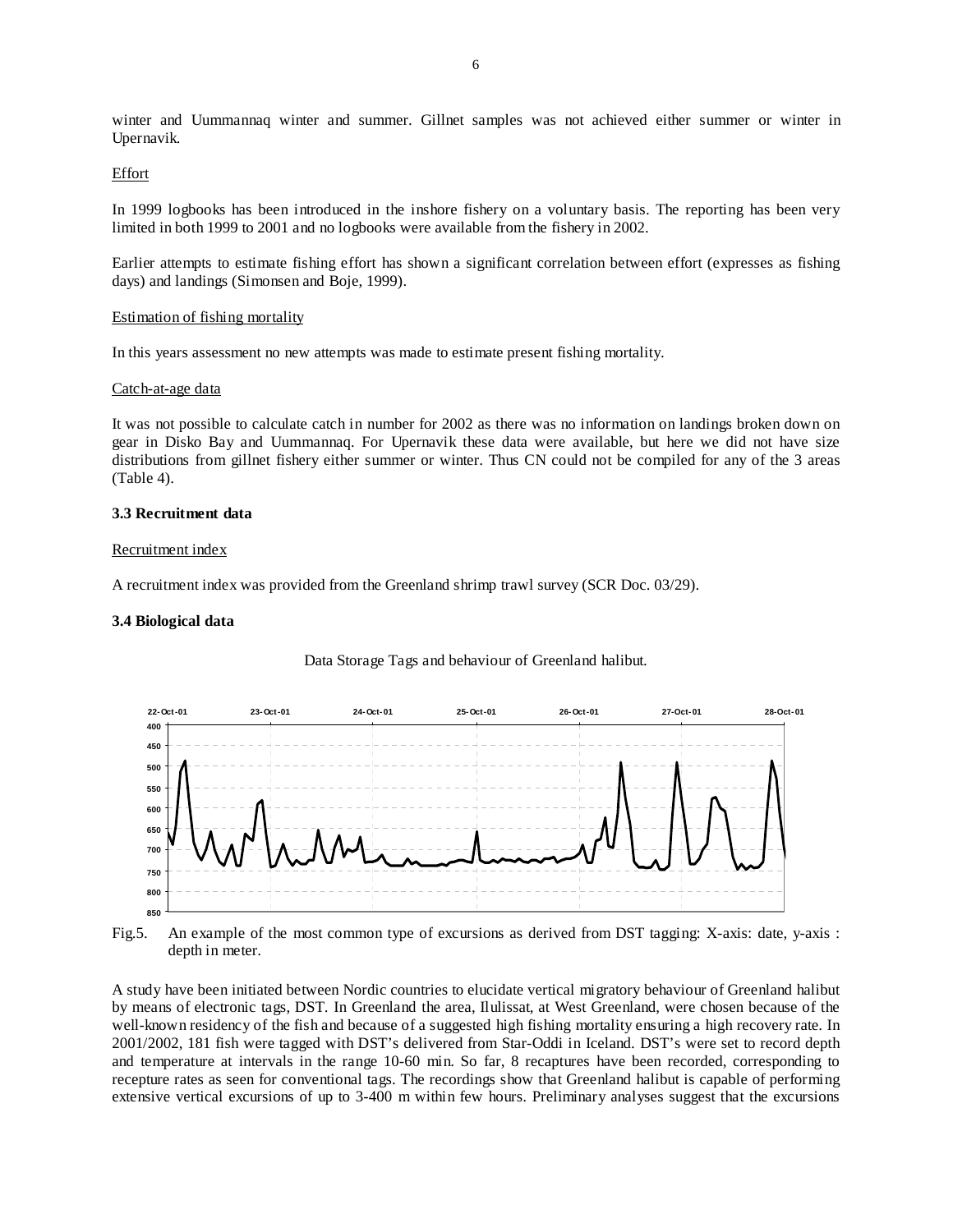are not related to a diurnal pattern, but occurred randomly in time. However, most vertical movements had duration of less an hour and amplitude of less than 50 m. An example of vertical movement is given in Fig. 4.

The tagging is planned to continue in 2003 in the same area.

Maturity

Observations of sexual maturity of Greenland halibut were carried out in all areas in 2002. The majority of all female fish were in GI stage 2. For further details see paper SCR Doc. 02/38 (Simonsen and Gundersen, 2002)

## Condition and Weight at age

An age independent condition index was set up for Greenland halibut. The length – weight relationship was found to fit a power function:

$$
W = K * L^B
$$

where W = weight; L is total length, b is a constant and K is the condition factor. b was found to be 3.3 ( $N = 3240$ ,  $r^2$  = 0.98).

Thus the condition factor was defined as

$$
K = \frac{W}{L^{3.3}} * 10^6
$$

For weight at age information 10 fish in each cm-group was sampled, length and weight measured and the otolith age estimated. Mean weight at each age group was calculated as simple arithmetic mean.

## **3.5 Analytic assessment**

The possibilities of an analytic assessment have been explored in previous assessment by means of a separable VPA. However, Scientific Council have not approved the VPA as taken face value due to inaccurate determination of terminal F's and lack of effort data. However, it was felt that the VPA provided a likely scenario of stocks trends for the recent years. The separable VPA was not run for this assessment as no catch at age data could be complied for 2002.

## **4. Assessment**

#### **4.1 Longline/gillnet surveys**

Due to the newly initiated gillnet surveys and the concurrent ending of the longline surveys, results from the previous longline surveys are provided as in 2002 assessment paper.

#### Mean length

In Disko Bay the survey showed some discrepancy between Ilulissat and Torssukataq area (Fig. 6). In Torssukataq the mean size has been stable over time with in average larger fish compared to Ilulissat. In Ilulissat mean lengths until 1998 has been stable, but in the last two years mean size have increased and reached the level of Torssukataq.

In Uummannaq mean size have increased until 2000 (Fig. 6) followed by a slight decline in 2001 data (even though sparse) indicate a minor fall in mean length.

In Upernavik there have been a decreasing trend from 1994 to 1998 while the 2000 survey indicate a stabilization in mean length (Fig. 6).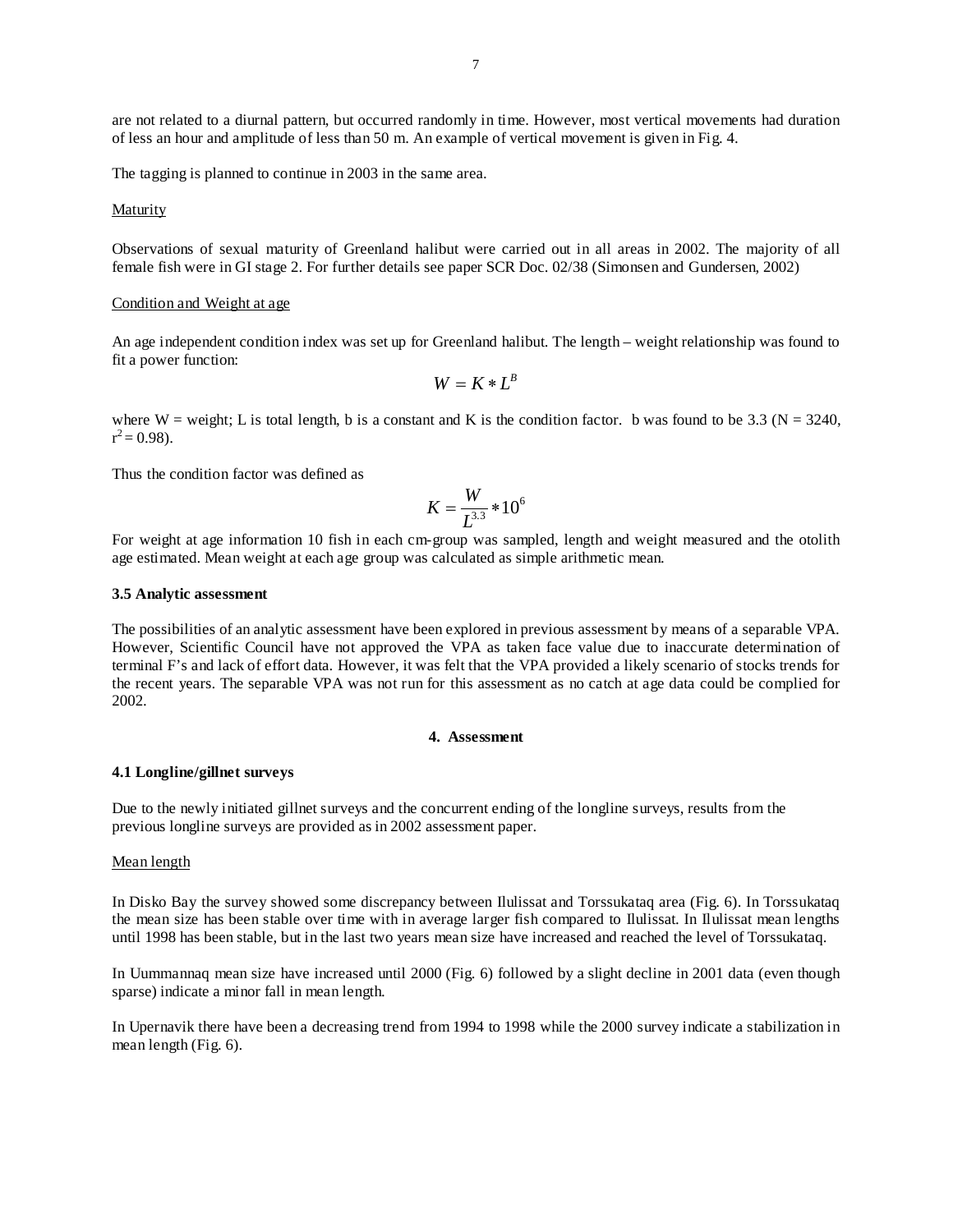

Figure 6. Mean length for research longline surveys since 1993 +/- S.D. No data available for 2002.

## Survey CPUE

In order to standardise the survey with respect to dependent effects the CPUE indices was estimated by means of a GLM analysis (multiplicative model) using information on area (field-code), depth and year. First a full model was applied, then a reduced model sub-categorizing the variables (in order no to over-parameterize). Output from GLM is shown in Table 7. As no survey was carried out in 2002 new data have not been added to this index.



Fig. 7. CPUE index, both raw data index and standardized index (see text above). No data from 2002.

In Disko Bay the CPUE index have been fluctuating without any trend until 2001 which is about four times the average for the period 1993 to 2000. However, the year effect is no significant. According to local fishers the distribution of Greenland halibut in 2001 was somewhat unusual as high concentrations of fish where to be found in the Ilulissat area throughout summer. Usually catch rate drop in mid-July, which has been interpreted as a migration of fish out of the area (Simonsen and Roepstorff, 2000).

In Uummannaq CPUE has been increasing until 1999 but decreased significantly in 2001.

In Upernavik the CPUE index has decreased significantly throughout the time series.

#### CPUE length-stratified

From CPUE on length-stratified samples it was found:

In Disko Bay in all years, except 1993 and 2001, the modal length has been around 60 cm. In 1993 it was above, and in 2001, below 60 cm. Especially in 2000 length classes 40 to 50 cm where abundant suggest incoming year classes above average (Fig. 8).

In Uummannaq there is a shift in modal length from 50 cm in 1993 to 65 cm in 1998 and 99 (Fig. 8).

In Upernavik larger fish have become less abundant and the modal has shifted from 65 cm in 1994 to 55-60 cm in 2000 (Fig. 8).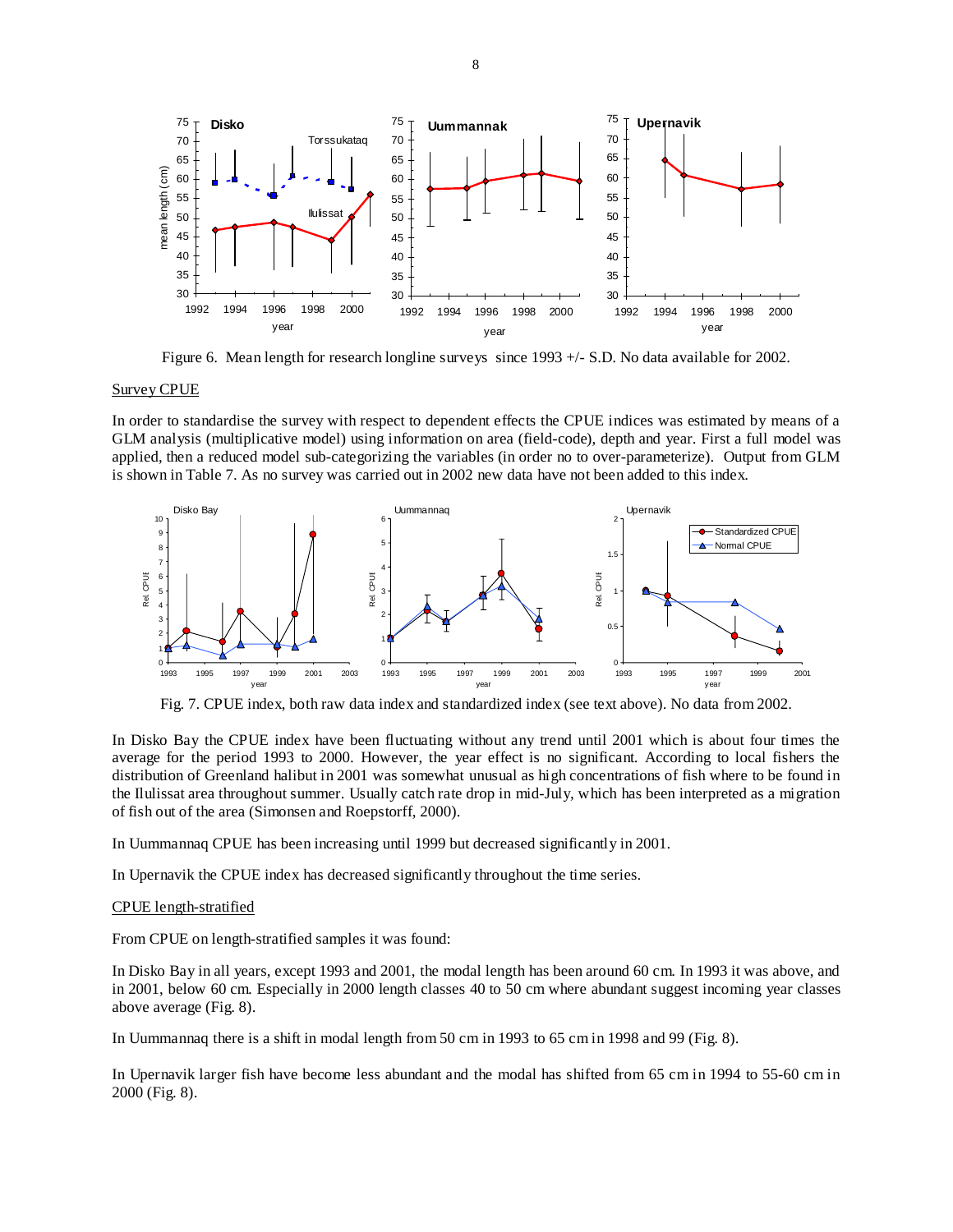

Fig. 8. CPUE (N/1000 hooks) of G. halibut from longlinesurvey stratified in 5 cm length interval. No data from 2002.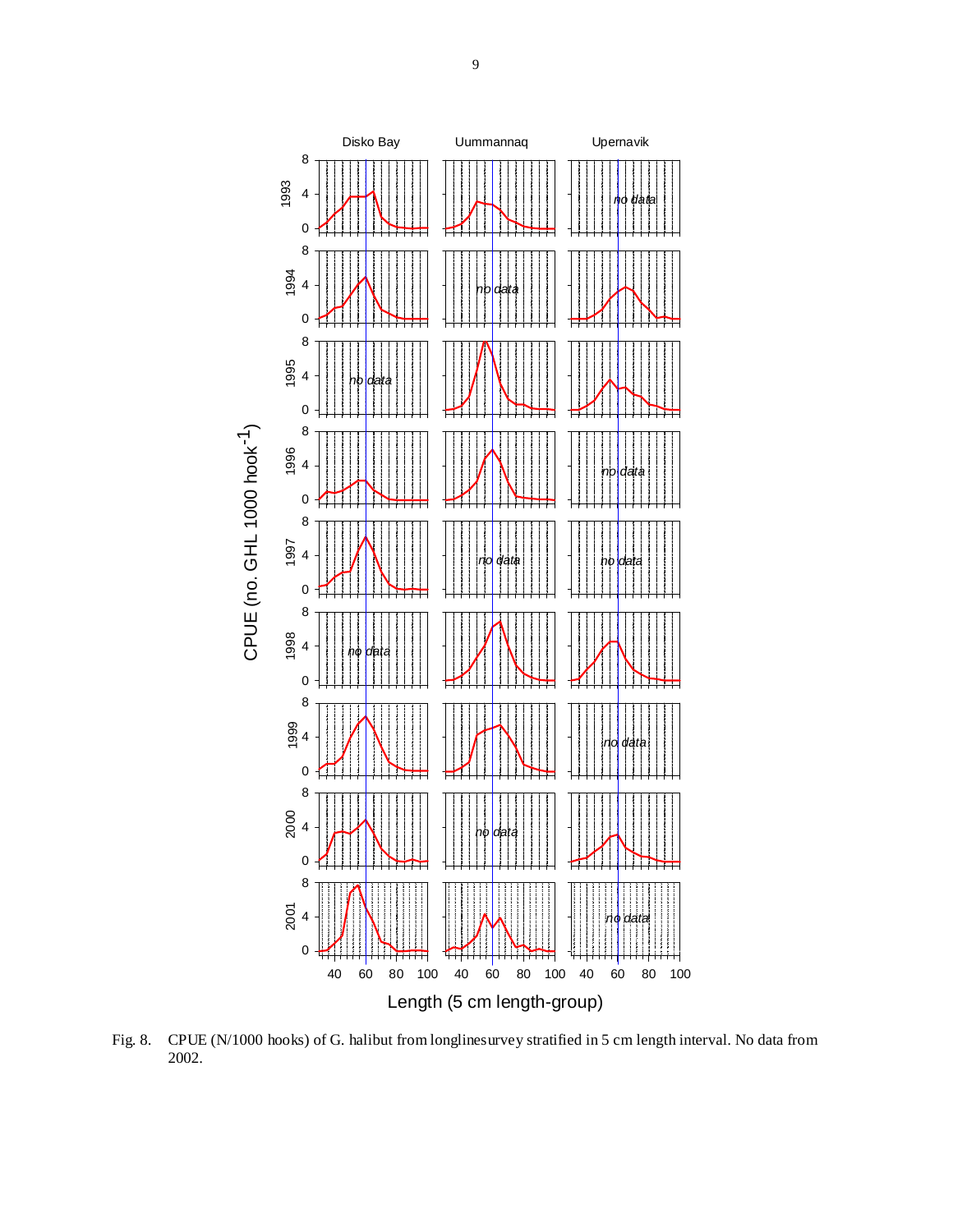#### **4.2. Commercial fishery**

#### Size distribution

Mean lengths from the longline landings in the period 1993 to winter 2003 in Disko Bay, Uummannaq and Upernavik are showed in Fig. 9. Fish caught in summer are general smaller than fish caught during winter season.



Fig. 9. Mean length of Greenland halibut in commercial longline catches from Ilulissat, Uummannaq and Upernavik +/- 95% conf.

In Disko Bay mean length in the time series have fluctuated around 70 cm in the winter fishery and 61 cm in the summer fishery. There has been a tendency to an increase in fish size until 2001 but in latest years mean length has decreased, especially in the winter fishery. This could be because fishing at the traditional winter fishing grounds has been hampered due to lack of land-fast sea-ice (the fishery is conducted from the sea-ice). Instead an open-water fishery has developed on alternative fishing grounds.

In Uummannaq the development in mean length in the summer fishery has showed an overall negative trend through out the time series. In the winter fishery the mean length has been has been relatively stable except for the winter 2002.

In Upernavik mean length increased up to 1996 where after it stabilized at around 64 cm. In the winter fishery, mean length decreases significantly in the period 1993 to 1999, but have since been stable around 62 cm.

## Fishing mortality

As catch at age data was not available F could not be estimated for 2002. Earlier calculations have indicated that F for age 10-14 is about 4 times higher in 2001 compared to the beginning of the time series. In Uummannaq F has increased about a two-fold. F was estimated to on the level same level in Upernavik and Disko Bay while somewhat lower in Uummannaq (about 25%).

## Catch at age

Exploitation patterns for fish age 10 and below have increased for all tree areas (Fig. 10). In Disko Bay exploitation have been around 70 % since the early-1990s. In Uummannaq the same trend have been observed since mid-1990s. The exploitation pattern in Upernavik have until 1996 been on relative old fish (20% age 10 and below) but have since developed to exploit still younger age groups. Catch at age was not on hand for 2002 but it is likely that the latest years exploitation on relatively few age-groups continued. In 2001 over 80% of the fishery is conducted on 4 age-groups.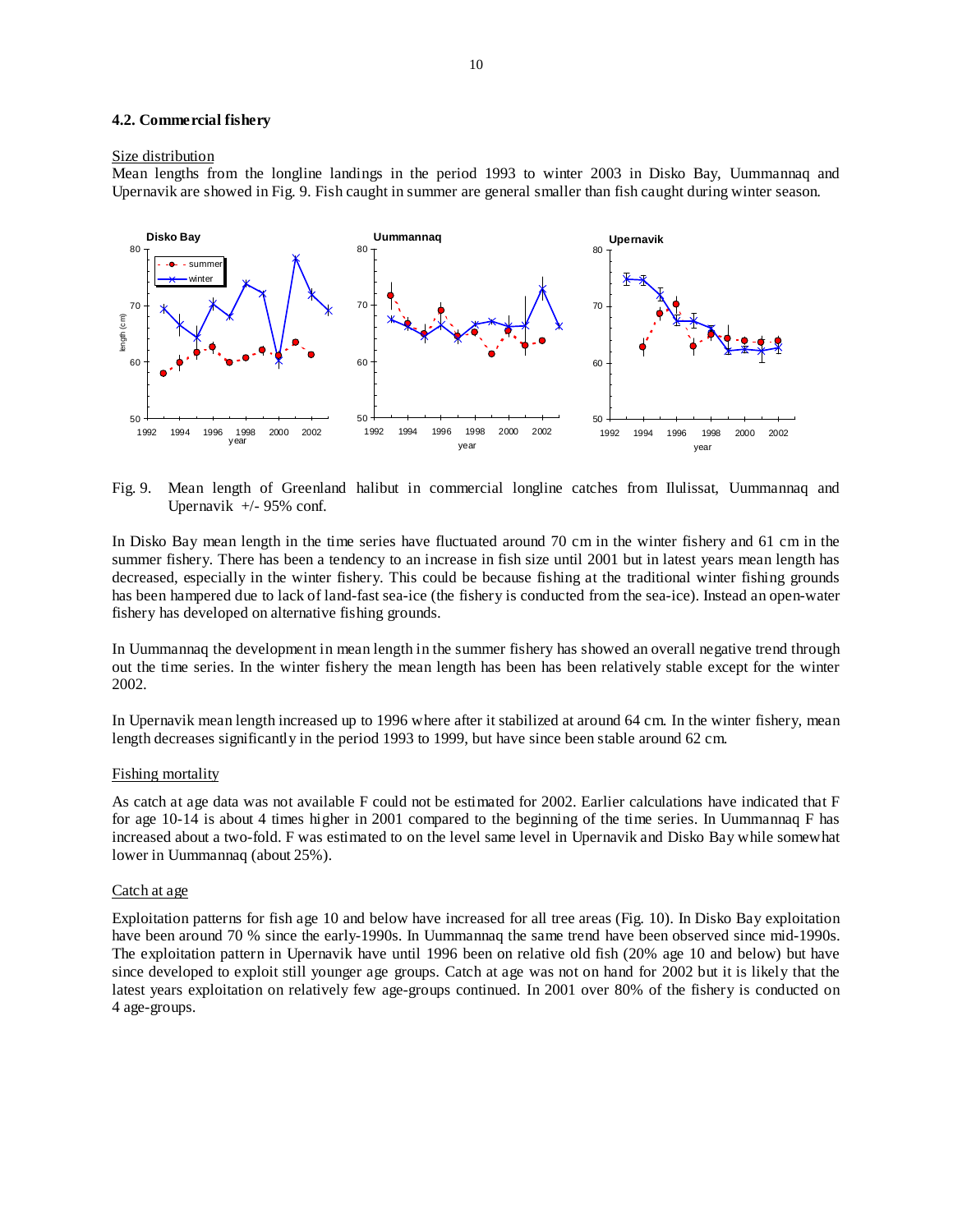

Fig. 10. The development in exploitation of the *age 10 and below* expressed as percentages for each year. No data for 2002



Fig. 11. Left panel: LN to catch in numbers in each area. The fate of the different year-classes can be followed. Right panel: time. For the ages 10-14 Z was estimated by linear regression. An F bar index was set up by using the Upernavik year-class 1983 as reference (this YC was considered to have been exposed to the lowest fishery exploitation rate).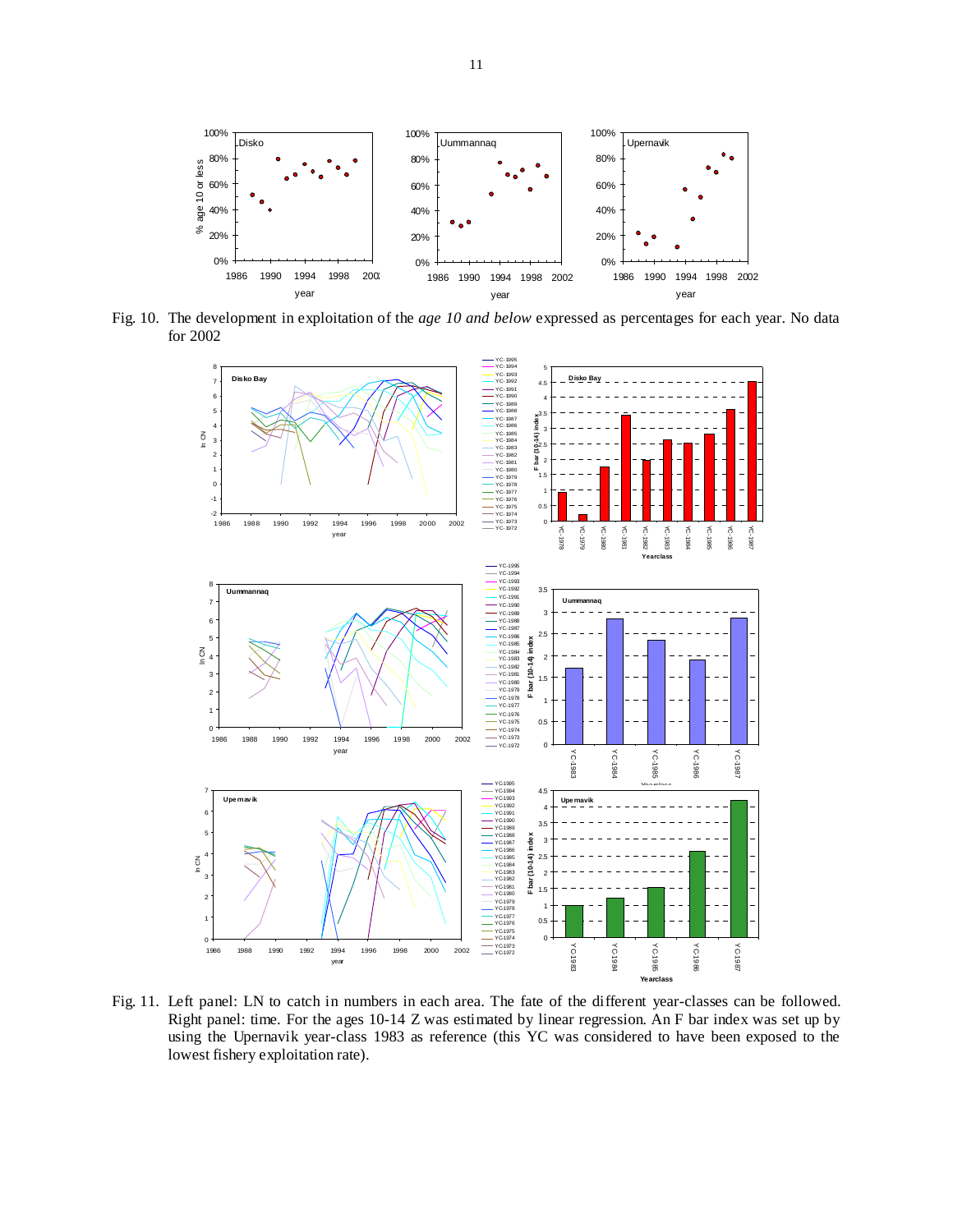## **Recruitment**

Recruitment of ages 1, 2 and 3+ from the offshore and Disko Bay area are presented in SCR Doc. 03/29.

As mentioned in section 3.1 results from the recently initiated gillnet survey are to premature to include in an assessment, as both effort and location differed from 2001 to 2002.

#### **Condition index and weight-at-age**



Fig. 12. Conditions index (K) on area, size and sex.

The condition index (K) was applied on length-stratified samples (larger or smaller than 60 cm) and on sex in each area (Fig.12). In Disko Bay the lowest K was found in 1996, but otherwise seemed to fluctuate with no clear trend throughout the time series neither between size and/or sex. Compared to the other areas the Uummannaq area had the lowest K. Neither here, any clear trend was observed in time. In Upernavik the larger fish had a high K. Also here the index fluctuated with no clear trend.



Fig. 13. Weight-at-age for ages 8-14

Some peculiarities were observed in the weight at age data (Fig. 13). In 1994 weights for all ages were higher than adjacent years. In 1997 only the older ages  $(>12 \text{ y})$  have higher mean weight at age while it was lower for ages 8-11. This is likely to reflect errors in age estimations. Ignoring the years 1994 and 1997 no dramatic change in weight at age was observed in the time series.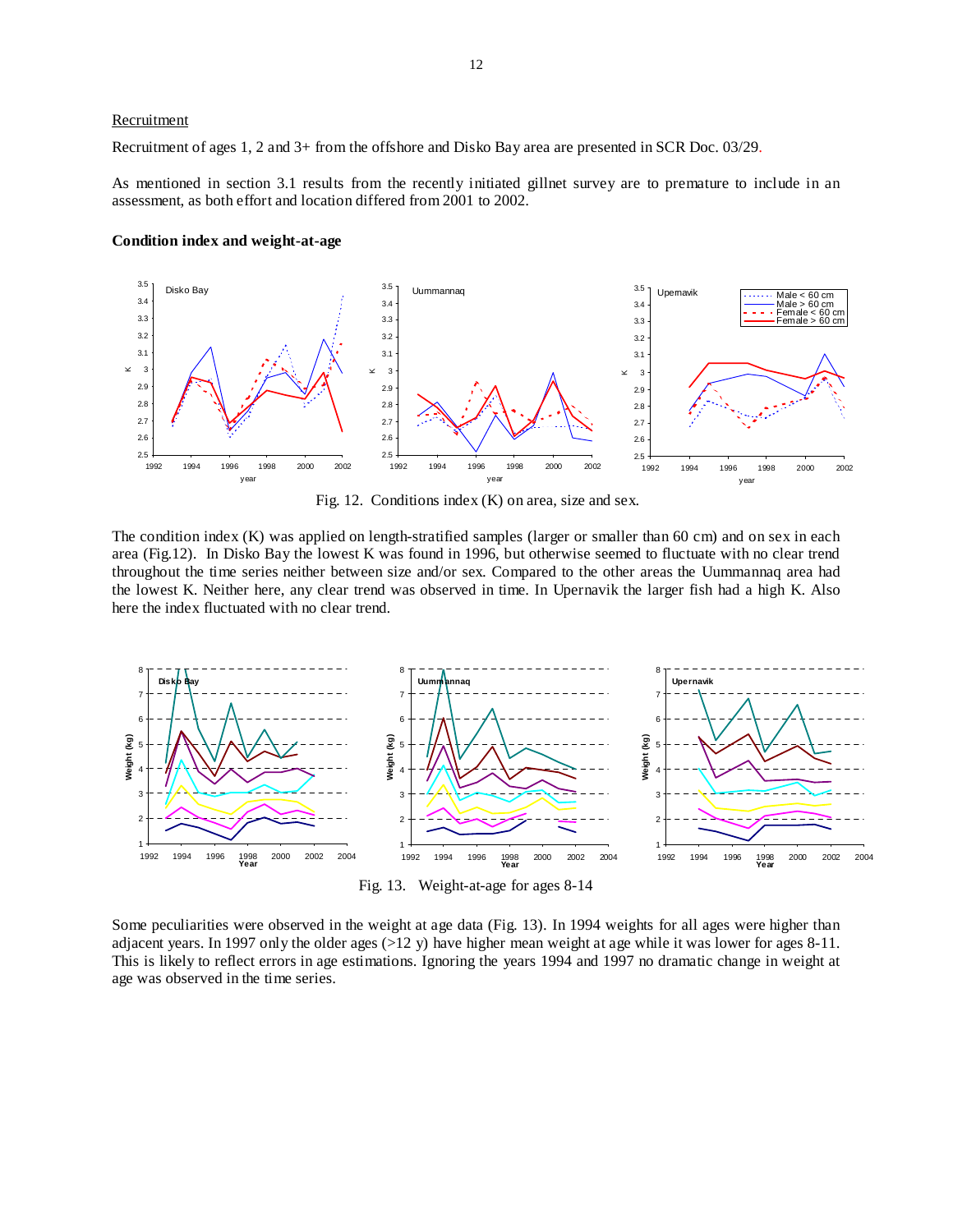# **5. State of the Stock Components**

Data deficiency for 2002, both for commercial and survey data, in combination with preliminary landing statistics, impedes an updated assessment of the populations. The abrupt decline in landings in the most recent years that raised concern by NAFO in 2002, have changed to an increase for Disko bay in 2002. The lack of information on fishing effort makes it difficult to evaluate trends in landings relative to stock biomass or fishing effort.

 "Soft" information from fishermen and the industry about the fishery in 2002 suggest that: The increase in landings in Disko Bay in 2002 is a result of a rise in effort. Gillnet boats from Uummannaq were participating in a fishery in Torssukattaq in Disko Bay and thus re-allocated effort from Uummannaq to Disko Bay. In Upernavik several 25-35" boats were lost in a fire and 4 of the bigger vessels was involved in a new fishery for snow-crab. Thus effort was reduced in Upernavik in 2002.

## **Disko Bay**

Since the beginning of the fishery for Greenland halibut in Greenland, which started in this area early in the 1900, landings have increased continuously. In the recent two decades annual landings increased from about 2 000 tons in 1987 to 10 500 tons in 1998 and 99. Since then landings declined to 7 000 tons in 2001, but increased abruptly to a record high of nearly 12 000 tons in 2002. The reason for this variation is unknown, as no effort measures is available.

In the commercial fishery mean length are quite variable for the entire time series without any trend.

Survey results from 1993 onwards do not indicate any major changes in abundance, except for the year 2001, when the abundance-index was remarkably higher, although estimated with uncertainty. Length composition in the survey data indicate above average recruiting year-classes entering the fishery in 2000 and 2001. No data is available for 2002

## **Uummannaq**

Catches have been increasing from less than 2 000 tons before 1987 to a record high of 8 425 tons in 1999. Since then landings have declined to 5 339 tons in 2002.

Development in mean length in the summer fishery has showed an overall negative trend through out the time series. In the winter fishery the mean length has been has been relatively stable except for the winter 2002.

Survey results from 1993 to 1999 indicate an increase in abundance until 1999. In 2001 survey abundance index decreased significantly to a level observed in the mid 1990's. No data is available for 2002. Catch composition in the commercial fishery has changed significantly since the 1980s towards a higher exploitation of younger age groups, but has recently stabilized.

## **Upernavik**

Fishery in the area is relatively new and started in the mid-1980s. Landings have increased from about 1 000 tons prior to 1992 to about 5 000 tons in 1996 and 1997. In 1998 landings were the highest on record, 7 012 tons. Since then landings have decreased by more than 50% to 2 993 tons in 2002. A standardized effort index for the area showed a falling trend since 1998 even though the year effect was not statistical significant.

Mean length increased up to 1996 where after it stabilized at around 64 cm. In the winter fishery, mean length decreases significantly in the period 1993 to 1999, but have since been stable around 62 cm.

Survey results from 1993 onwards indicate a steady and significant decline in abundance. Mean length compositions in both commercial and survey catches have decreased, most significantly in the winter fishery, but have stabilized since 1999. In the traditional fishing grounds at Upernavik up to 73°45'N younger and fewer age groups are caught. New fishing grounds in the northern part of the district have been exploited only recently. Little information exists from these areas.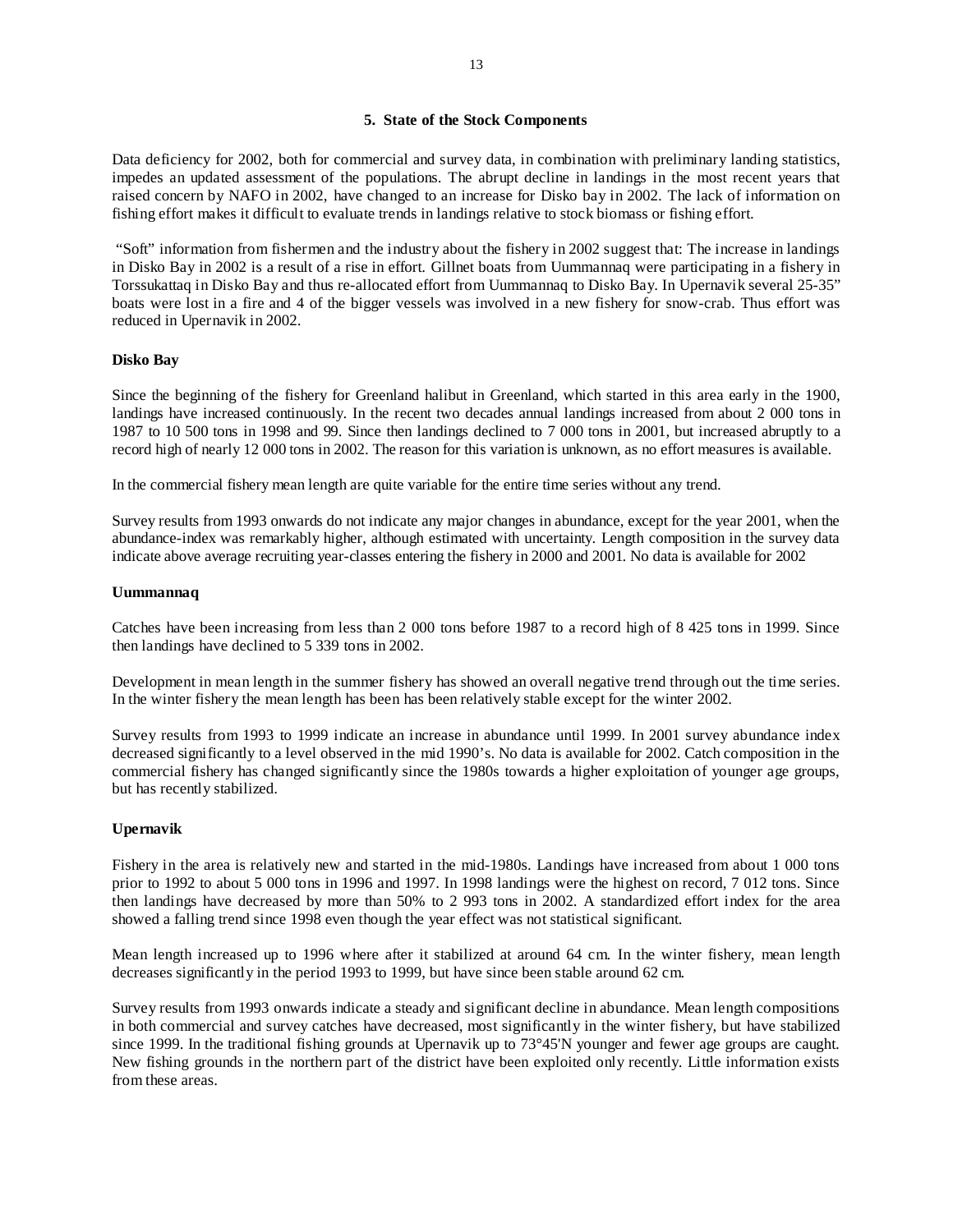## **6. General Comments**

The lack of confident landing data for recent years hampers the assessment of the inshore stock components in Div. 1A. Official data on landings allocated on area (field-code), fishing gear and effort is a prerequisite for disaggregating catches and compiling catch in numbers, thereby allowing any analytical approaches to determine stock status. Improvement of the current assessment is entirely dependent upon this.

A voluntary logbook was introduced in 1999 for parts of the inshore Greenland halibut fishery. However, the return rate has been very low and shows no sign of improvement. Authorities should consider means to ensure a higher return rate of logbooks in the Greenland halibut commercial fishery in Div. 1A.

 A earlier study of the by-catch of Greenland halibut in the commercial shrimp fishery (Jørgensen and Carlsson, 1998) suggest that the by-catch is considerable and could have a negative effect on recruitment to the inshore stock component. However, 22 mm sorting grids have since then been made mandatory in the shrimp fishery (since October 2000). Exemptions for the use of the sorting grids have been given until recently. No evaluations have been made on the effectiveness of the sorting grids.

# **7. References**

- Bech, G., 1995a. An assessment of the inshore Greenland halibut stock component in NAFO Divisions 1A. NAFO SCR Doc. 95/67
- Bech, G., 1995b. Recruitment of Greenland halibut at West Greenalnd. NAFO SCR Doc. 95/19.
- Boje, J. (1991). An assessment of the Greenland halibut stock component in NAFO Subareas 0+1. NAFO SCR Doc. 91/38
- Boje, J. (1994). Migrations of Greenland halibut in Northwest Atlantic based on tagging experiments in Greenland waters 1986-92. NAFO SCR Doc. 94/18
- Boje, J. (2002). Intermingling and seasonal migrations of Greenland halibut (*Reinhardtius hippoglossoides*) populations determined from tagging studies. Fishery Bulletin, 100: 414-422.
- Engelstoft, J. J. and O. A. Jørgensen (2002). Biomass and abundance of dermersal fish stocks off West-Greenland estimated from the Greenland trawl survey 1988-2001. NAFO SCR Doc. 02/48.
- Jørgensen, O. A. and D. M. Carlsson (1998). An estimate of by-catch of fish in the West Greenland shrimp fishery based on survey data. NAFO SCR Doc. 98/41(N3030)
- Jørgensen, O. A. and J. Boje (1994). Sexual maturity of Greenland halibut in NAFO Subarea 1. NAFO SCR Doc., No. 94/42, (N2412).
- Jørgensen, O.A. and Boje, J., 1994. Sexual maturity of Greenland halibut in NAFO Subarea 1. NAFO SCR Doc., 94/42, (No. N2412).
- Riget, F. and J. Boje (1989). Fishery and some biological aspects of Greenland halibut (*Reinhardtius hippoglossoides*) in West Greenland waters. Sci. Council Studies, 13: 41-52.
- Simonsen, C. S. (1998). An assessment of the inshore Greenland halibut stock component in NAFO Division 1A inshore. NAFO SCR Doc. 98/44 (N3035).
- Simonsen, C. S. and J. Boje (1997). An assessment of the inshore Greenland halibut stock component in NAFO Division 1A. NAFO SCR Doc. 97/78 (N2915).
- Simonsen, C. S. and J. Boje (1999). An assessment of the inshore Greenland halibut stock component in NAFO Division 1A. NAFO SCR Doc. 99/48.
- Simonsen, C.S. and Roepstorff, A., 2000. Udvikling og adfærd af fisk and fiskere i Diskobugt området. In: H. M. and O.R. Rasmussen (Editors), Innusuk -Arktisk Forsknings Journal. Direktoratet for Kultur, Uddannelse og Forskning, Nuuk, Grønland, pp. 29-43. *In Danish*
- Simonsen, C.S., Boje, J. and Kingsley, M.C.S., 2000. A Review Using Longlining to Survey Fish Populations with Special Emphasis on an Inshore Longline Survey for Greenland Halibut (*Reinhardtius hippoglossoides*) in West Greenland, NAFO Division 1A. NAFO SCR Doc., 00/29
- Simonsen, C.S. 2001. Logbook in the inshore fishery for Greenland halibut in NAFO Div. 1A. NAFO SC Working Paper, No. 01/26.
- Simonsen, C.S. and Gundersen A. C. (2002). Maturity of Greenland Halibut (*Reinhardtius hippoglossoides*) in the Fjords of Northwest Greenland. NAFO SCR Doc. 02/38
- Smidt, E. L. B. (1969). The Greenland halibut, *Reinhardtius hippoglossoides*, biology and exploitation in Greenland waters. Meddelelser fra Danmarks Fiskeri- og Havunders¢gelser 6(4): 79-148.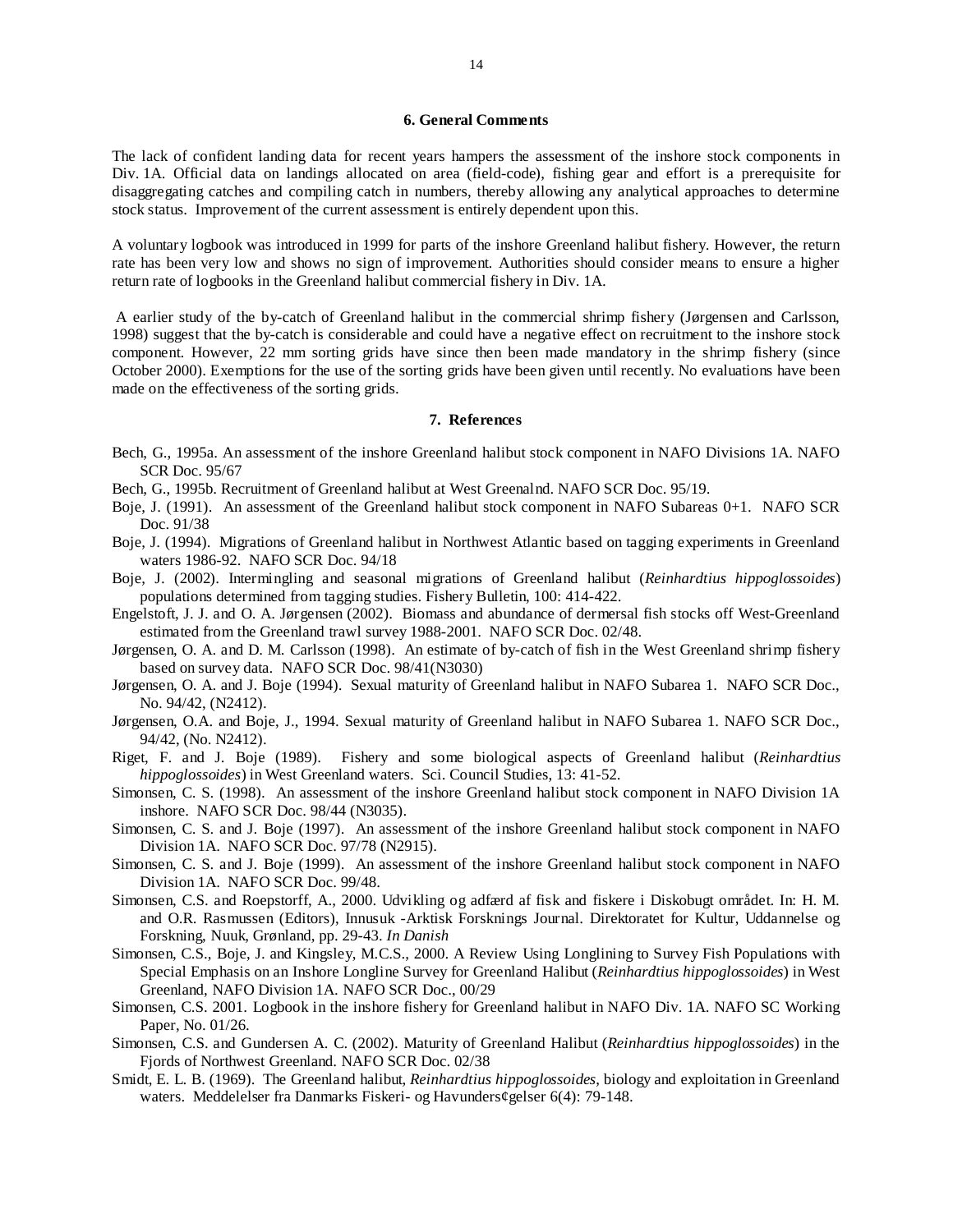- Storr-Paulsen, M. And O.A. Jørgensen (2003). Biomass and Abundance of Demersal Fish Stocks off West Greenland Estimated from the Greenland Shrimp survey, 1988-2002. NAFO SCR. Doc. 03/29.
- **Table 1**. Landings and Greenland halibut (tons) in Div. 1A distributed on the main fishing grounds: Disko Bay, Uummannaq and Upernavik. Conversion faktor 1.1 for gutted fish with head, 1.50 for gutted fish without head, 1.52 for gutted fish without head and tail fin). 1) Unofficial data from the fishing industry (Royal Greenland, NUKA, Upernavik Seafood and Uummannaq Seafood.

| Area/vear             | 1987 |      | 1988 1989 |      |    | 1990 1991 1992 1993 1994 1995 1996 1997                   |      |      |           |      |      | 1998 |                       |      |      | $1999$ $2000^1$ $2001^1$ $2002^1$                                      |
|-----------------------|------|------|-----------|------|----|-----------------------------------------------------------|------|------|-----------|------|------|------|-----------------------|------|------|------------------------------------------------------------------------|
| Disko Bay             | 2258 | 2670 | 2781      | 3821 |    | 5372 6577                                                 | 5367 | 5201 | 7400      | 7837 |      |      | 8601 10671 10593 7574 |      |      | 7072 11718                                                             |
| Uummannaq             | 2897 | 2920 | 2859      | 2779 |    | 3045 3067                                                 | 3916 | 4004 | 7234      | 4579 | 6294 | 6912 | 8425                  | 7568 | 6558 | - 5339                                                                 |
| Upernavik             | 1634 | 777  | 1253      | 1245 |    | 1495 2156 3805                                            |      |      | 4844 2403 | 4846 | 4879 | 7012 | 5258                  | 3764 | 3239 | 3019                                                                   |
| Unknown area          | 407  | 636  | 599       | 507  | 17 | 133                                                       |      |      |           |      |      |      | 55.                   | 2239 |      |                                                                        |
| Total in 1A           |      |      |           |      |    |                                                           |      |      |           |      |      |      |                       |      |      |                                                                        |
| inshore:              |      |      |           |      |    |                                                           |      |      |           |      |      |      |                       |      |      |                                                                        |
| STATLAN 21A 6696 6384 |      |      | 6927      |      |    | 7465 9243 11932 13204 14067 17046 17271 20835 19669 24333 |      |      |           |      |      |      |                       |      |      |                                                                        |
| STACFIS 7196          |      | 7003 | 7492      | 8352 |    |                                                           |      |      |           |      |      |      |                       |      |      | 9929 11933 13088 14049 17037 17262 19774 24595 24332 21144 16869 20076 |

**Table 2**. Landings of Greenland halibut allocated on area, season and gear. Allocation on gear was obtained from the distribution from the fishery in 1999 as no information was provided with the landings figures for 2001.

|           |           | summer                                                         |         | winter   |                | <b>Total</b> |
|-----------|-----------|----------------------------------------------------------------|---------|----------|----------------|--------------|
|           |           | longline                                                       | gillnet | longline | gillnet        |              |
| Disko     | Ilulissat | no information no information no information                   |         |          | no information |              |
|           |           | Torssukatag   no information   no information   no information |         |          | no information | 11718        |
| Ummannaq  |           | no information no information no information                   |         |          | no information | 5339         |
| Upernavik |           | 1267                                                           | 109     | 1545     | 99             | 3019         |

Table 3. Mean length (cm) from catches taken in inshore longline surveys. Standardized survey since 1993

| Area/vear | 1962                     |                                   |       | 1985 1986 1987  1993 1994 1995 1996 1997 1998 1999    |              |                |              | <b>2000</b> | 2001 |
|-----------|--------------------------|-----------------------------------|-------|-------------------------------------------------------|--------------|----------------|--------------|-------------|------|
| Disko bay | $\sim$                   |                                   |       | 62.4 53.5 62.2 55.9 56.5 - 53.6 57.0 - 56.7 54.3 56.1 |              |                |              |             |      |
| Uummannaq |                          | 67.8 70.5                         |       | $-61.8$ 57.5 $-57.8$ 59.5                             |              |                | $-61.2$ 61.5 |             | 59.7 |
| Upernavik | $\overline{\phantom{0}}$ | <b>Contract Contract Contract</b> | $  -$ |                                                       | $-64.6$ 60.8 | $\overline{a}$ | $-57.1$      | 58.4        |      |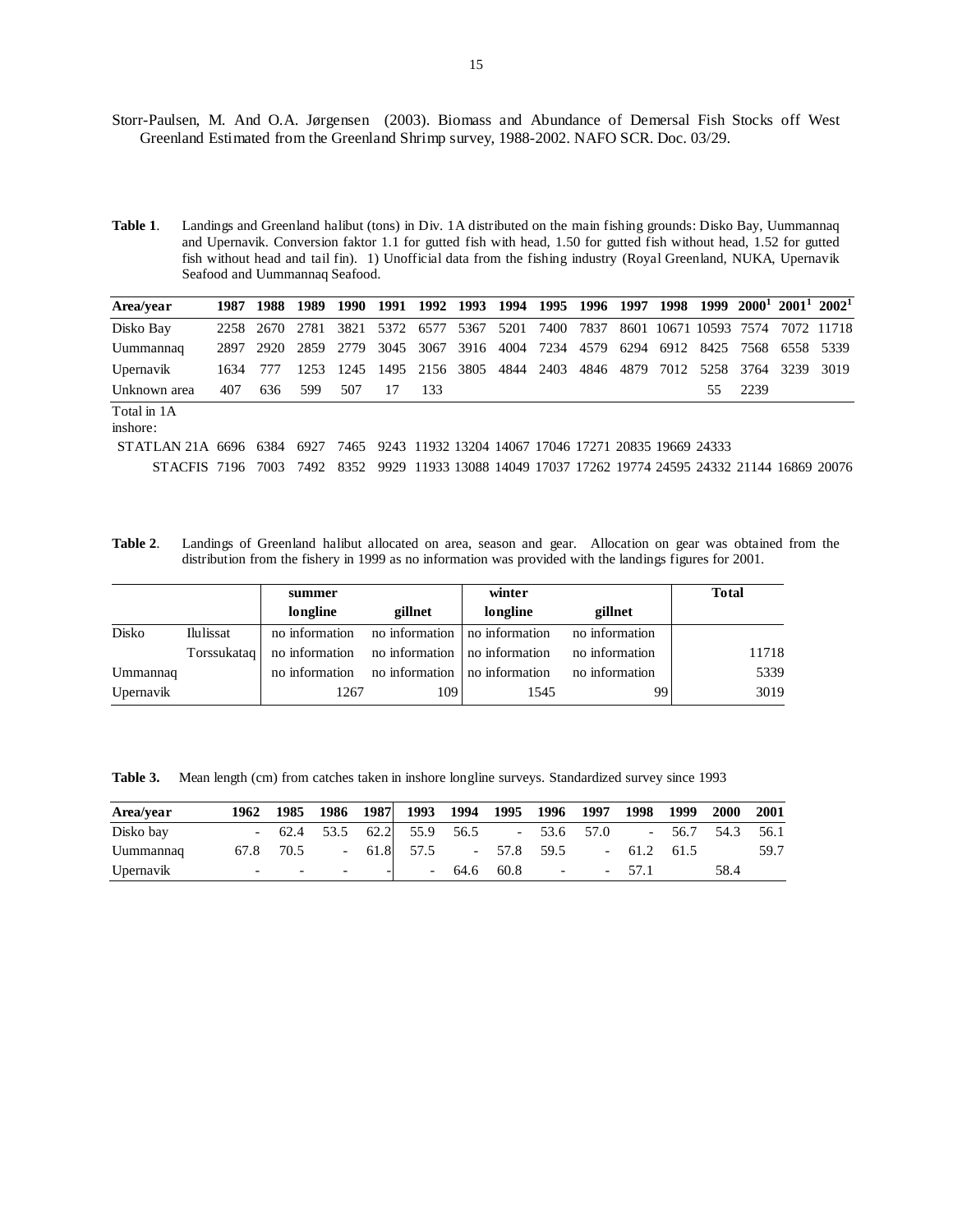| <b>Table 4.</b> Catch-at-age of Greenland halibut. - indicates insufficient or missing sampling. |  |  |
|--------------------------------------------------------------------------------------------------|--|--|
|                                                                                                  |  |  |

**A) Disko Bay** 

|          | Catch in numbers (thousands) |                |                  |      |              |                |      |                |              |                |                  |                |                |      |                          |
|----------|------------------------------|----------------|------------------|------|--------------|----------------|------|----------------|--------------|----------------|------------------|----------------|----------------|------|--------------------------|
| age/year | 1988                         | 1989           | 1990             | 1991 | 1992         | 1993           | 1994 | 1995           | 1996         | 1997           | 1998             | 1999           | 2000           | 2001 | 2002                     |
|          |                              |                |                  |      |              |                |      |                |              |                |                  |                |                |      |                          |
| 4        | $\boldsymbol{0}$             | $\overline{0}$ | $\boldsymbol{0}$ | 5    | 34           | $\overline{7}$ | 0    | $\mathbf{0}$   | $\mathbf{0}$ | $\overline{0}$ | 0                | 1              | $\overline{0}$ | 1    |                          |
| 5        | $\mathbf{0}$                 | $\mathbf{0}$   | $\theta$         | 5    | 92           | 15             | 3    | $\mathbf{0}$   | 8            | $\theta$       | $\boldsymbol{0}$ | $\overline{4}$ | 9              | 15   | -                        |
| 6        |                              | $\theta$       | $\theta$         | 11   | 122          | 62             | 15   | $\overline{0}$ |              | 21             | 74               | 41             | 98             | 33   | $\overline{\phantom{a}}$ |
| 7        | 9                            | $\overline{0}$ | 1                | 279  | 332          | 280            | 112  | 45             | 47           | 132            | 397              | 360            | 535            | 224  |                          |
| 8        | 59                           | 14             | 24               | 806  | 476          | 479            | 281  | 459            | 323          | 646            | 775              | 619            | 729            | 390  |                          |
| 9        | 182                          | 106            | 141              | 535  | 390          | 339            | 539  | 639            | 941          | 1113           | 944              | 836            | 780            | 521  |                          |
| 10       | 173                          | 121            | 185              | 333  | 451          | 280            | 396  | 798            | 651          | 1168           | 1248             | 1028           | 636            | 450  |                          |
| 11       | 132                          | 94             | 188              | 238  | 532          | 240            | 190  | 463            | 454          | 607            | 754              | 786            | 478            | 485  |                          |
| 12       | 73                           | 49             | 126              | 76   | 309          | 122            | 91   | 185            | 273          | 185            | 346              | 426            | 223            | 280  |                          |
| 13       | 63                           | 33             | 80               | 45   | 140          | 91             | 50   | 127            | 145          | 69             | 132              | 136            | 52             | 78   |                          |
| 14       | 65                           | 39             | 59               | 67   | 92           | 112            | 45   | 27             | 75           | 19             | 68               | 72             | 28             | 33   |                          |
| 15       | 38                           | 31             | 42               | 57   | 18           | 75             | 41   | 36             | 44           | 10             | 27               | 29             | 12             | 31   |                          |
| $16+$    | 33                           | 41             | 44               | 44   | $\mathbf{0}$ | 86             | 36   | 27             | 69           | 6              | 6                | 2              |                | 16   |                          |
| Total    | 828                          | 528            | 890              | 2501 | 2988         | 2188           | 1799 | 2806           | 3031         | 3976           | 4770             | 4340           | 3583           | 2557 |                          |

# **B) Uummannaq**

|          |                  |                  |                  |      |                          |              |                  |                  |                | Catch in numbers (thousands) |                  |      |                |                  |                          |
|----------|------------------|------------------|------------------|------|--------------------------|--------------|------------------|------------------|----------------|------------------------------|------------------|------|----------------|------------------|--------------------------|
| age/year | 1988             | 1989             | 1990             | 1991 | 1992                     | 1993         | 1994             | 1995             | 1996           | 1997                         | 1998             | 1999 | 2000           | 2001             | 2002                     |
|          |                  |                  |                  |      |                          |              |                  |                  |                |                              |                  |      |                |                  |                          |
| 4        | $\boldsymbol{0}$ | $\boldsymbol{0}$ | $\mathbf{0}$     |      |                          | $\mathbf{0}$ | $\mathbf{0}$     | $\boldsymbol{0}$ |                | $\boldsymbol{0}$             | 0                | 8    | $\overline{0}$ | $\boldsymbol{0}$ |                          |
| 5        | $\boldsymbol{0}$ | $\boldsymbol{0}$ | $\boldsymbol{0}$ |      |                          | $\mathbf{0}$ | $\boldsymbol{0}$ | $\mathbf{0}$     | $\overline{0}$ | $\boldsymbol{0}$             | $\boldsymbol{0}$ | 70   | 19             | 65               |                          |
| 6        |                  | $\boldsymbol{0}$ | 1                |      | $\overline{\phantom{a}}$ | 9            | 24               | 6                | 6              | $\boldsymbol{0}$             | $\boldsymbol{0}$ | 218  | 86             | 113              |                          |
| 7        | 5                | $\overline{c}$   | 3                |      | $\overline{\phantom{a}}$ | 45           | 105              | 217              | 76             | 69                           | $\overline{0}$   | 554  | 357            | 674              |                          |
| 8        | 20               | 9                | 15               |      | $\overline{\phantom{a}}$ | 200          | 226              | 564              | 308            | 377                          | 235              | 596  | 441            | 507              |                          |
| 9        | 52               | 35               | 47               |      | $\overline{\phantom{a}}$ | 202          | 271              | 601              | 279            | 793                          | 566              | 690  | 543            | 315              |                          |
| 10       | 121              | 98               | 108              |      | $\overline{\phantom{a}}$ | 142          | 346              | 413              | 286            | 702                          | 657              | 789  | 669            | 492              |                          |
| 11       | 143              | 120              | 121              |      | $\overline{\phantom{a}}$ | 138          | 139              | 414              | 232            | 460                          | 586              | 526  | 487            | 303              |                          |
| 12       | 121              | 99               | 101              |      | $\overline{\phantom{a}}$ | 104          | 105              | 219              | 142            | 206                          | 355              | 295  | 311            | 178              |                          |
| 13       | 96               | 76               | 82               |      | $\overline{\phantom{a}}$ | 158          | 34               | 138              | 69             | 75                           | 138              | 131  | 170            | 121              | $\overline{\phantom{a}}$ |
| 14       | 49               | 38               | 42               |      | $\overline{\phantom{a}}$ | 93           | 12               | 49               | 28             | 32                           | 39               | 42   | 68             | 60               |                          |
| 15       | 23               | 19               | 20               |      | $\overline{\phantom{a}}$ | 28           | $\mathbf{0}$     | 28               | 11             | 10                           | 15               | 12   | 24             | 28               |                          |
| $16+$    | 17               | 20               | 21               |      | $\overline{\phantom{a}}$ | 20           | 3                | 22               | 15             | 6                            | 5                | 4    | 8              | 12               |                          |
|          |                  |                  |                  |      |                          |              |                  |                  |                |                              |                  |      |                |                  |                          |
| Total    | 648              | 516              | 561              |      | $\overline{\phantom{a}}$ | 1139         | 1265             | 2671             | 1453           | 2732                         | 2595             | 3935 | 3184           | 2868             |                          |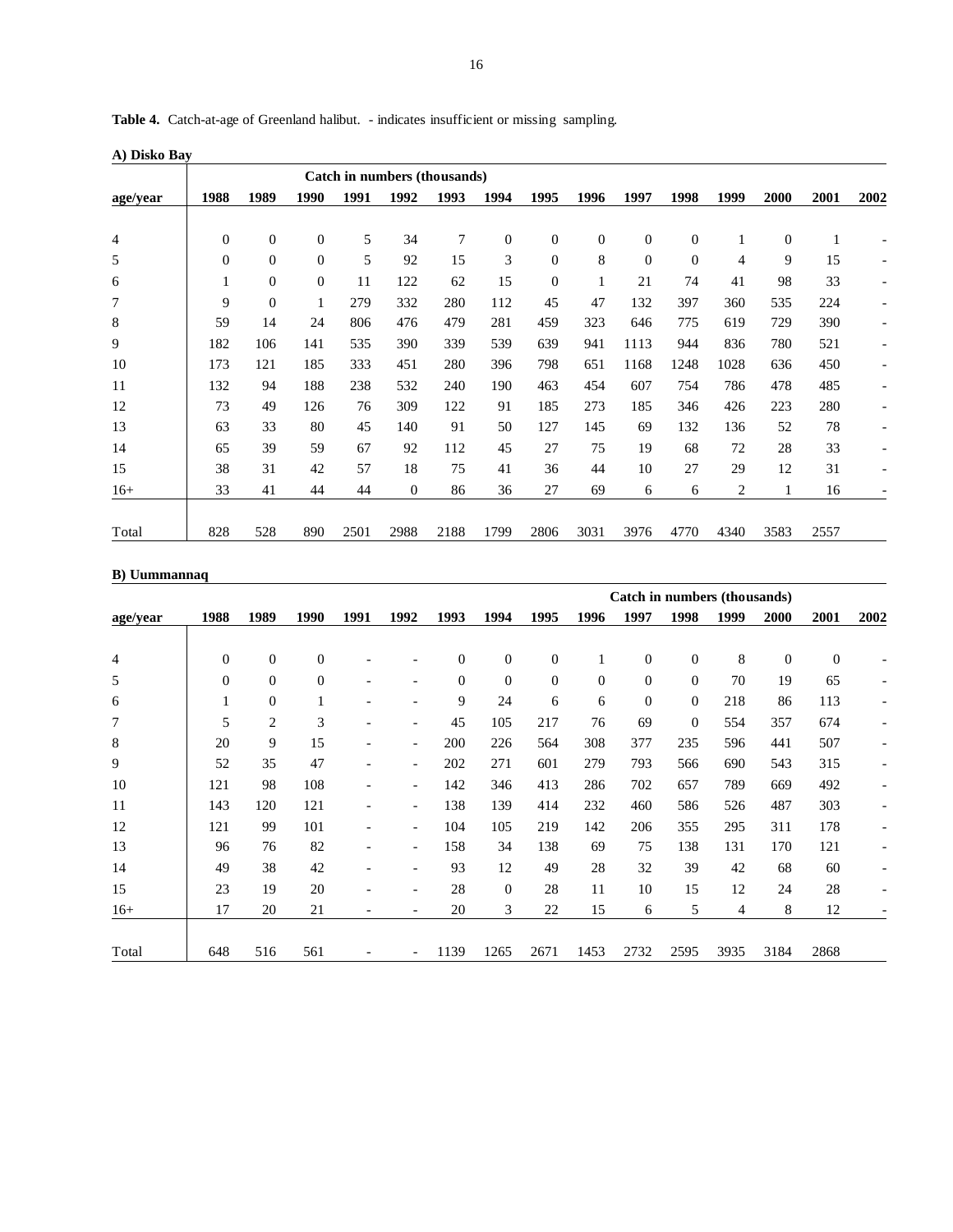| $\cup$ Uptinavin<br>Catch in numbers (thousands) |                  |                  |                  |                          |                          |              |                |                |                  |                  |                |      |                  |                  |                          |
|--------------------------------------------------|------------------|------------------|------------------|--------------------------|--------------------------|--------------|----------------|----------------|------------------|------------------|----------------|------|------------------|------------------|--------------------------|
| age/year                                         | 1988             | 1989             | 1990             | 1991                     | 1992                     | 1993         | 1994           | 1995           | 1996             | 1997             | 1998           | 1999 | 2000             | 2001             | 2002                     |
|                                                  |                  |                  |                  |                          |                          |              |                |                |                  |                  |                |      |                  |                  |                          |
| 4                                                | $\boldsymbol{0}$ | $\boldsymbol{0}$ | $\boldsymbol{0}$ |                          |                          | $\theta$     | $\mathbf{0}$   | 0              | $\boldsymbol{0}$ | $\boldsymbol{0}$ | $\mathbf{0}$   | 14   | $\boldsymbol{0}$ | $\boldsymbol{0}$ |                          |
| 5                                                | $\boldsymbol{0}$ | $\boldsymbol{0}$ | $\boldsymbol{0}$ | $\overline{\phantom{a}}$ |                          | $\theta$     | $\overline{0}$ | $\overline{0}$ | 3                | 4                | $\overline{0}$ | 55   | 2                | 28               | $\overline{\phantom{a}}$ |
| 6                                                | $\boldsymbol{0}$ | $\boldsymbol{0}$ | $\boldsymbol{0}$ |                          |                          | $\mathbf{0}$ | 2              | $\overline{0}$ | $\Omega$         | 25               | 116            | 172  | 108              | 144              | $\overline{\phantom{a}}$ |
| 7                                                | $\overline{0}$   | $\mathbf{0}$     | $\mathbf{0}$     | $\overline{\phantom{a}}$ |                          | $\Omega$     | 51             | 13             | 16               | 142              | 343            | 449  | 420              | 404              | $\overline{\phantom{a}}$ |
| 8                                                | 6                | $\overline{2}$   | 2                | ۰                        |                          | 2            | 188            | 55             | 114              | 428              | 538            | 619  | 446              | 422              | $\overline{\phantom{a}}$ |
| 9                                                | 33               | 16               | 17               | ٠                        | $\overline{\phantom{a}}$ | 16           | 316            | 84             | 359              | 500              | 535            | 566  | 302              | 258              | $\overline{\phantom{a}}$ |
| 10                                               | 55               | 34               | 41               | $\overline{a}$           | $\overline{\phantom{a}}$ | 86           | 217            | 128            | 275              | 430              | 505            | 343  | 160              | 103              |                          |
| 11                                               | 80               | 59               | 62               | ٠                        | $\overline{\phantom{a}}$ | 252          | 239            | 133            | 238              | 278              | 410            | 229  | 133              | 104              | $\overline{\phantom{a}}$ |
| 12                                               | 74               | 66               | 57               | $\overline{\phantom{a}}$ | $\overline{\phantom{a}}$ | 268          | 154            | 147            | 206              | 175              | 275            | 138  | 116              | 87               | $\overline{\phantom{a}}$ |
| 13                                               | 68               | 69               | 52               | $\overline{\phantom{a}}$ | $\overline{\phantom{a}}$ | 143          | 155            | 117            | 151              | 67               | 112            | 51   | 48               | 36               |                          |
| 14                                               | 62               | 73               | 48               |                          |                          | 95           | 51             | 103            | 90               | 37               | 84             | 36   | 38               | 14               |                          |
| 15                                               | 31               | 40               | 25               |                          |                          | 40           | 23             | 45             | 48               | 19               | 39             | 16   | 17               | 9                |                          |
| $16+$                                            | 22               | 31               | 17               | $\overline{a}$           |                          | 46           | $\mathbf{0}$   | 42             | 39               | 8                | 10             | 5    | 9                | 3                |                          |
| Total                                            | 431              | 390              | 321              |                          | -                        | 948          | 1396           | 867            | 1539             | 2111             | 2968           | 2679 | 1800             | 1611             |                          |

**Table 4.** Catch-at-age of Greenland halibut (continued).

|  | C) Upernavik |
|--|--------------|
|--|--------------|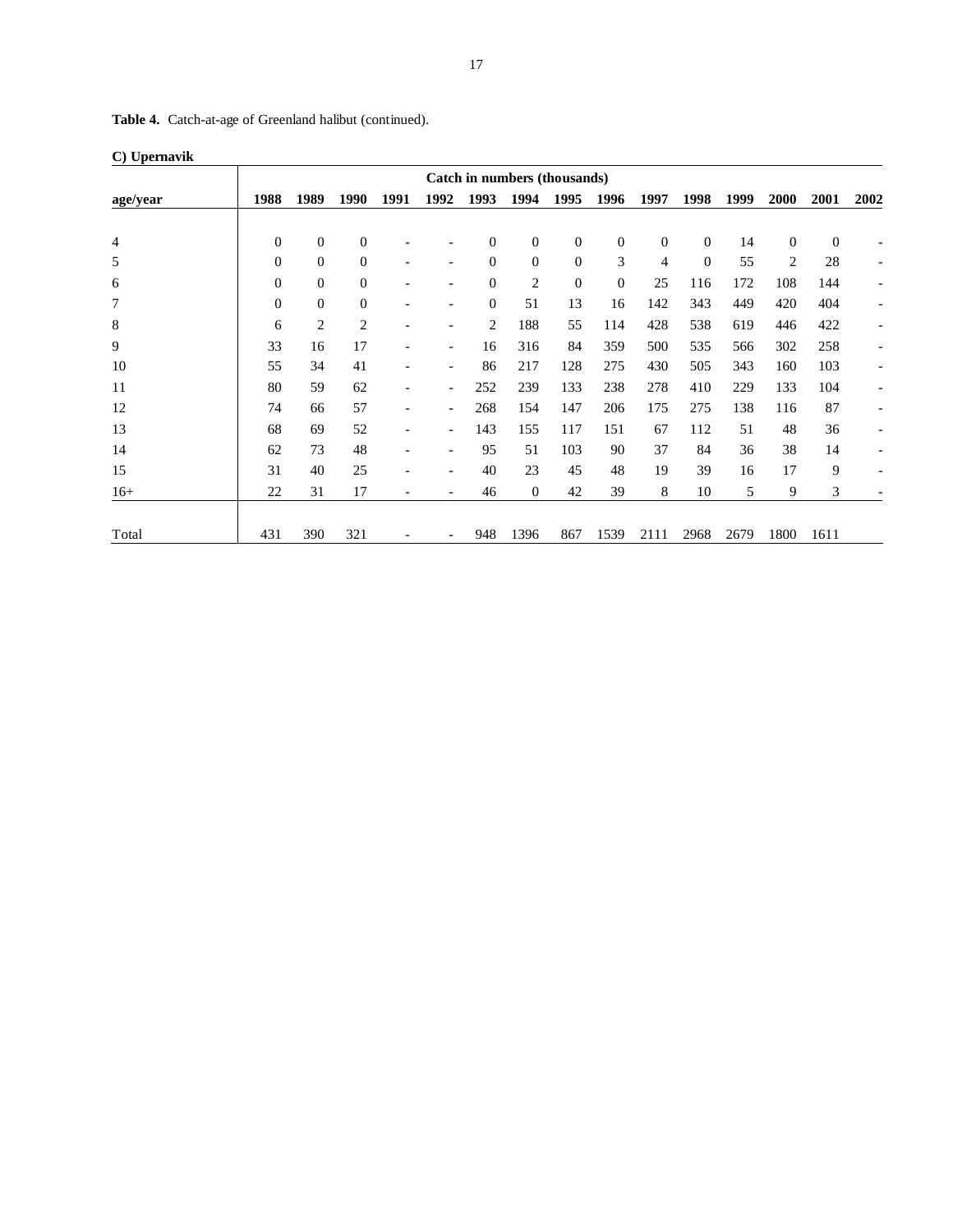| 3<br>5<br>7<br>9<br>19<br>20 total<br>4<br>6<br>8<br>10<br>11<br>12<br>13<br>14<br>15<br>17<br>18<br>16<br>30<br>16<br>19<br>35<br>67<br>29<br>1<br>4<br>40<br>108<br>16<br>$\mathbf{1}$<br>45<br>105<br>11<br>11<br>50<br>16<br>95<br>15<br>55<br>13<br>76<br>18<br>$\mathbf{1}$<br>51<br>60<br>10<br>30<br>12<br>65<br>15<br>49<br>23<br>70<br>5<br>38<br>12<br>3<br>$\overline{\mathbf{4}}$<br>75<br>8<br>10<br>$\overline{\mathbf{c}}$<br>80<br>$\sqrt{2}$<br>5<br>85<br>$\overline{\mathbf{4}}$<br>$\overline{\mathbf{c}}$<br>90<br>$\overline{\mathbf{4}}$<br>5<br>95<br>$\mathbf{1}$<br>1<br>100<br>$\overline{7}$<br>6<br>90<br>138<br>101<br>69<br>45<br>66<br>69<br>22<br>9<br>$\boldsymbol{0}$<br>$\pmb{0}$<br>$\pmb{0}$<br>16<br>148<br>121<br>11<br>Ummannaq age-length key, data combined from 2000+2001+2002<br>5<br>7<br>19<br>20 total<br>3<br>4<br>6<br>8<br>9<br>10<br>11<br>12<br>13<br>14<br>15<br>16<br>17<br>18<br>30<br>6<br>$\boldsymbol{9}$<br>35<br>39<br>19<br>4<br>73<br>5<br>40<br>9<br>45<br>72<br>4<br>50<br>11<br>86<br>23<br>$\overline{2}$<br>11<br>31<br>55<br>76<br>$\mathbf{1}$<br>$\mathbf{1}$<br>$\boldsymbol{9}$<br>60<br>60<br>38<br>16<br>65<br>$\mathbf{1}$<br>21<br>61<br>35<br>4<br>$\boldsymbol{7}$<br>70<br>40<br>20<br>5<br>75<br>8<br>15<br>11<br>1<br>1<br>6<br>80<br>$\overline{4}$<br>14<br>10<br>6<br>1<br>85<br>6<br>$\overline{2}$<br>7<br>4<br>3<br>$\sqrt{2}$<br>5<br>$\overline{\mathbf{c}}$<br>90<br>6<br>$\mathbf{1}$<br>95<br>$\mathbf{1}$<br>1<br>100<br>52<br>101<br>108<br>84<br>23<br>6<br>88<br>102<br>94<br>60<br>83<br>39<br>20<br>26<br>18<br>$\overline{7}$<br>$\overline{4}$<br>1<br>total<br>Upernavik age-length age-length key, data combined from 2000+2001+2002<br>length \ age<br>5<br>9<br>10<br>12<br>15<br>19<br>20 total<br>3<br>4<br>7<br>8<br>11<br>13<br>14<br>16<br>17<br>18<br>6<br>$\overline{\mathbf{c}}$<br>30<br>35<br>${\bf 40}$<br>$\boldsymbol{9}$<br>$\mathbf{1}$<br>45<br>$\mathbf{1}$<br>19<br>$\mathbf 5$<br>$50\,$<br>$\mathbf{1}$<br>54<br>23<br>$\mathbf{1}$<br>55<br>15<br>76<br>40<br>$\overline{1}$<br>$\overline{1}$<br>$\bf 60$<br>13<br>61<br>40<br>23<br>$\mathbf{1}$<br>65<br>$\overline{a}$<br>15<br>49<br>38<br>5<br>$70\,$<br>12<br>40<br>$27\,$<br>$\ensuremath{\mathsf{3}}$<br>75<br>$\sqrt{2}$<br>$20\,$<br>16<br>$10$<br>$\sqrt{2}$<br>80<br>$\mathbf{1}$<br>$\mathbf{1}$<br>$\boldsymbol{7}$<br>$\,6\,$<br>$\mathbf{1}$<br>2<br>85<br>$\mathbf{1}$<br>$\mathbf{1}$<br>$\overline{4}$<br>$\mathbf{1}$<br>2<br>$\mathbf{1}$<br>5<br>$90\,$<br>$\sqrt{2}$<br>$\mathbf{1}$<br>$\mathbf{1}$<br>95<br>$\mathbf{1}$<br>100 | Disko Bay age-length key, data combined from 2000+2001+2002 |                |    |    |  |     |    |    |    |    |    |    |    |      |            |                |   |                       |
|------------------------------------------------------------------------------------------------------------------------------------------------------------------------------------------------------------------------------------------------------------------------------------------------------------------------------------------------------------------------------------------------------------------------------------------------------------------------------------------------------------------------------------------------------------------------------------------------------------------------------------------------------------------------------------------------------------------------------------------------------------------------------------------------------------------------------------------------------------------------------------------------------------------------------------------------------------------------------------------------------------------------------------------------------------------------------------------------------------------------------------------------------------------------------------------------------------------------------------------------------------------------------------------------------------------------------------------------------------------------------------------------------------------------------------------------------------------------------------------------------------------------------------------------------------------------------------------------------------------------------------------------------------------------------------------------------------------------------------------------------------------------------------------------------------------------------------------------------------------------------------------------------------------------------------------------------------------------------------------------------------------------------------------------------------------------------------------------------------------------------------------------------------------------------------------------------------------------------------------------------------------------------------------------------------------------------------------------------------------------------------------------------------------------------------------------------------------------------------------------------------------------------------------------------------------------------------------------------------------------------------------|-------------------------------------------------------------|----------------|----|----|--|-----|----|----|----|----|----|----|----|------|------------|----------------|---|-----------------------|
|                                                                                                                                                                                                                                                                                                                                                                                                                                                                                                                                                                                                                                                                                                                                                                                                                                                                                                                                                                                                                                                                                                                                                                                                                                                                                                                                                                                                                                                                                                                                                                                                                                                                                                                                                                                                                                                                                                                                                                                                                                                                                                                                                                                                                                                                                                                                                                                                                                                                                                                                                                                                                                          | length \age                                                 |                |    |    |  |     |    |    |    |    |    |    |    |      |            |                |   |                       |
|                                                                                                                                                                                                                                                                                                                                                                                                                                                                                                                                                                                                                                                                                                                                                                                                                                                                                                                                                                                                                                                                                                                                                                                                                                                                                                                                                                                                                                                                                                                                                                                                                                                                                                                                                                                                                                                                                                                                                                                                                                                                                                                                                                                                                                                                                                                                                                                                                                                                                                                                                                                                                                          |                                                             |                |    |    |  |     |    |    |    |    |    |    |    |      |            |                |   | 35                    |
|                                                                                                                                                                                                                                                                                                                                                                                                                                                                                                                                                                                                                                                                                                                                                                                                                                                                                                                                                                                                                                                                                                                                                                                                                                                                                                                                                                                                                                                                                                                                                                                                                                                                                                                                                                                                                                                                                                                                                                                                                                                                                                                                                                                                                                                                                                                                                                                                                                                                                                                                                                                                                                          |                                                             |                |    |    |  |     |    |    |    |    |    |    |    |      |            |                |   | 97                    |
|                                                                                                                                                                                                                                                                                                                                                                                                                                                                                                                                                                                                                                                                                                                                                                                                                                                                                                                                                                                                                                                                                                                                                                                                                                                                                                                                                                                                                                                                                                                                                                                                                                                                                                                                                                                                                                                                                                                                                                                                                                                                                                                                                                                                                                                                                                                                                                                                                                                                                                                                                                                                                                          |                                                             |                |    |    |  |     |    |    |    |    |    |    |    |      |            |                |   | 129                   |
|                                                                                                                                                                                                                                                                                                                                                                                                                                                                                                                                                                                                                                                                                                                                                                                                                                                                                                                                                                                                                                                                                                                                                                                                                                                                                                                                                                                                                                                                                                                                                                                                                                                                                                                                                                                                                                                                                                                                                                                                                                                                                                                                                                                                                                                                                                                                                                                                                                                                                                                                                                                                                                          |                                                             |                |    |    |  |     |    |    |    |    |    |    |    |      |            |                |   | 127                   |
|                                                                                                                                                                                                                                                                                                                                                                                                                                                                                                                                                                                                                                                                                                                                                                                                                                                                                                                                                                                                                                                                                                                                                                                                                                                                                                                                                                                                                                                                                                                                                                                                                                                                                                                                                                                                                                                                                                                                                                                                                                                                                                                                                                                                                                                                                                                                                                                                                                                                                                                                                                                                                                          |                                                             |                |    |    |  |     |    |    |    |    |    |    |    |      |            |                |   | 126                   |
|                                                                                                                                                                                                                                                                                                                                                                                                                                                                                                                                                                                                                                                                                                                                                                                                                                                                                                                                                                                                                                                                                                                                                                                                                                                                                                                                                                                                                                                                                                                                                                                                                                                                                                                                                                                                                                                                                                                                                                                                                                                                                                                                                                                                                                                                                                                                                                                                                                                                                                                                                                                                                                          |                                                             |                |    |    |  |     |    |    |    |    |    |    |    |      |            |                |   | 107                   |
|                                                                                                                                                                                                                                                                                                                                                                                                                                                                                                                                                                                                                                                                                                                                                                                                                                                                                                                                                                                                                                                                                                                                                                                                                                                                                                                                                                                                                                                                                                                                                                                                                                                                                                                                                                                                                                                                                                                                                                                                                                                                                                                                                                                                                                                                                                                                                                                                                                                                                                                                                                                                                                          |                                                             |                |    |    |  |     |    |    |    |    |    |    |    |      |            |                |   | 104                   |
|                                                                                                                                                                                                                                                                                                                                                                                                                                                                                                                                                                                                                                                                                                                                                                                                                                                                                                                                                                                                                                                                                                                                                                                                                                                                                                                                                                                                                                                                                                                                                                                                                                                                                                                                                                                                                                                                                                                                                                                                                                                                                                                                                                                                                                                                                                                                                                                                                                                                                                                                                                                                                                          |                                                             |                |    |    |  |     |    |    |    |    |    |    |    |      |            |                |   | 87                    |
|                                                                                                                                                                                                                                                                                                                                                                                                                                                                                                                                                                                                                                                                                                                                                                                                                                                                                                                                                                                                                                                                                                                                                                                                                                                                                                                                                                                                                                                                                                                                                                                                                                                                                                                                                                                                                                                                                                                                                                                                                                                                                                                                                                                                                                                                                                                                                                                                                                                                                                                                                                                                                                          |                                                             |                |    |    |  |     |    |    |    |    |    |    |    |      |            |                |   | 58                    |
|                                                                                                                                                                                                                                                                                                                                                                                                                                                                                                                                                                                                                                                                                                                                                                                                                                                                                                                                                                                                                                                                                                                                                                                                                                                                                                                                                                                                                                                                                                                                                                                                                                                                                                                                                                                                                                                                                                                                                                                                                                                                                                                                                                                                                                                                                                                                                                                                                                                                                                                                                                                                                                          |                                                             |                |    |    |  |     |    |    |    |    |    |    |    |      |            |                |   |                       |
|                                                                                                                                                                                                                                                                                                                                                                                                                                                                                                                                                                                                                                                                                                                                                                                                                                                                                                                                                                                                                                                                                                                                                                                                                                                                                                                                                                                                                                                                                                                                                                                                                                                                                                                                                                                                                                                                                                                                                                                                                                                                                                                                                                                                                                                                                                                                                                                                                                                                                                                                                                                                                                          |                                                             |                |    |    |  |     |    |    |    |    |    |    |    |      |            |                |   | 24                    |
|                                                                                                                                                                                                                                                                                                                                                                                                                                                                                                                                                                                                                                                                                                                                                                                                                                                                                                                                                                                                                                                                                                                                                                                                                                                                                                                                                                                                                                                                                                                                                                                                                                                                                                                                                                                                                                                                                                                                                                                                                                                                                                                                                                                                                                                                                                                                                                                                                                                                                                                                                                                                                                          |                                                             |                |    |    |  |     |    |    |    |    |    |    |    |      |            |                |   | $\overline{7}$        |
|                                                                                                                                                                                                                                                                                                                                                                                                                                                                                                                                                                                                                                                                                                                                                                                                                                                                                                                                                                                                                                                                                                                                                                                                                                                                                                                                                                                                                                                                                                                                                                                                                                                                                                                                                                                                                                                                                                                                                                                                                                                                                                                                                                                                                                                                                                                                                                                                                                                                                                                                                                                                                                          |                                                             |                |    |    |  |     |    |    |    |    |    |    |    |      |            |                |   | 6                     |
|                                                                                                                                                                                                                                                                                                                                                                                                                                                                                                                                                                                                                                                                                                                                                                                                                                                                                                                                                                                                                                                                                                                                                                                                                                                                                                                                                                                                                                                                                                                                                                                                                                                                                                                                                                                                                                                                                                                                                                                                                                                                                                                                                                                                                                                                                                                                                                                                                                                                                                                                                                                                                                          |                                                             |                |    |    |  |     |    |    |    |    |    |    |    |      |            |                |   | 9                     |
|                                                                                                                                                                                                                                                                                                                                                                                                                                                                                                                                                                                                                                                                                                                                                                                                                                                                                                                                                                                                                                                                                                                                                                                                                                                                                                                                                                                                                                                                                                                                                                                                                                                                                                                                                                                                                                                                                                                                                                                                                                                                                                                                                                                                                                                                                                                                                                                                                                                                                                                                                                                                                                          |                                                             |                |    |    |  |     |    |    |    |    |    |    |    |      |            |                |   | $\overline{c}$        |
|                                                                                                                                                                                                                                                                                                                                                                                                                                                                                                                                                                                                                                                                                                                                                                                                                                                                                                                                                                                                                                                                                                                                                                                                                                                                                                                                                                                                                                                                                                                                                                                                                                                                                                                                                                                                                                                                                                                                                                                                                                                                                                                                                                                                                                                                                                                                                                                                                                                                                                                                                                                                                                          |                                                             |                |    |    |  |     |    |    |    |    |    |    |    |      |            |                |   | $\boldsymbol{0}$      |
|                                                                                                                                                                                                                                                                                                                                                                                                                                                                                                                                                                                                                                                                                                                                                                                                                                                                                                                                                                                                                                                                                                                                                                                                                                                                                                                                                                                                                                                                                                                                                                                                                                                                                                                                                                                                                                                                                                                                                                                                                                                                                                                                                                                                                                                                                                                                                                                                                                                                                                                                                                                                                                          | total                                                       |                |    |    |  |     |    |    |    |    |    |    |    |      |            |                |   | 918                   |
|                                                                                                                                                                                                                                                                                                                                                                                                                                                                                                                                                                                                                                                                                                                                                                                                                                                                                                                                                                                                                                                                                                                                                                                                                                                                                                                                                                                                                                                                                                                                                                                                                                                                                                                                                                                                                                                                                                                                                                                                                                                                                                                                                                                                                                                                                                                                                                                                                                                                                                                                                                                                                                          |                                                             |                |    |    |  |     |    |    |    |    |    |    |    |      |            |                |   |                       |
|                                                                                                                                                                                                                                                                                                                                                                                                                                                                                                                                                                                                                                                                                                                                                                                                                                                                                                                                                                                                                                                                                                                                                                                                                                                                                                                                                                                                                                                                                                                                                                                                                                                                                                                                                                                                                                                                                                                                                                                                                                                                                                                                                                                                                                                                                                                                                                                                                                                                                                                                                                                                                                          |                                                             |                |    |    |  |     |    |    |    |    |    |    |    |      |            |                |   |                       |
|                                                                                                                                                                                                                                                                                                                                                                                                                                                                                                                                                                                                                                                                                                                                                                                                                                                                                                                                                                                                                                                                                                                                                                                                                                                                                                                                                                                                                                                                                                                                                                                                                                                                                                                                                                                                                                                                                                                                                                                                                                                                                                                                                                                                                                                                                                                                                                                                                                                                                                                                                                                                                                          | length \age                                                 |                |    |    |  |     |    |    |    |    |    |    |    |      |            |                |   |                       |
|                                                                                                                                                                                                                                                                                                                                                                                                                                                                                                                                                                                                                                                                                                                                                                                                                                                                                                                                                                                                                                                                                                                                                                                                                                                                                                                                                                                                                                                                                                                                                                                                                                                                                                                                                                                                                                                                                                                                                                                                                                                                                                                                                                                                                                                                                                                                                                                                                                                                                                                                                                                                                                          |                                                             |                |    |    |  |     |    |    |    |    |    |    |    |      |            |                |   | 15                    |
|                                                                                                                                                                                                                                                                                                                                                                                                                                                                                                                                                                                                                                                                                                                                                                                                                                                                                                                                                                                                                                                                                                                                                                                                                                                                                                                                                                                                                                                                                                                                                                                                                                                                                                                                                                                                                                                                                                                                                                                                                                                                                                                                                                                                                                                                                                                                                                                                                                                                                                                                                                                                                                          |                                                             |                |    |    |  |     |    |    |    |    |    |    |    |      |            |                |   | 58                    |
|                                                                                                                                                                                                                                                                                                                                                                                                                                                                                                                                                                                                                                                                                                                                                                                                                                                                                                                                                                                                                                                                                                                                                                                                                                                                                                                                                                                                                                                                                                                                                                                                                                                                                                                                                                                                                                                                                                                                                                                                                                                                                                                                                                                                                                                                                                                                                                                                                                                                                                                                                                                                                                          |                                                             |                |    |    |  |     |    |    |    |    |    |    |    |      |            |                |   | 82                    |
|                                                                                                                                                                                                                                                                                                                                                                                                                                                                                                                                                                                                                                                                                                                                                                                                                                                                                                                                                                                                                                                                                                                                                                                                                                                                                                                                                                                                                                                                                                                                                                                                                                                                                                                                                                                                                                                                                                                                                                                                                                                                                                                                                                                                                                                                                                                                                                                                                                                                                                                                                                                                                                          |                                                             |                |    |    |  |     |    |    |    |    |    |    |    |      |            |                |   | 85                    |
|                                                                                                                                                                                                                                                                                                                                                                                                                                                                                                                                                                                                                                                                                                                                                                                                                                                                                                                                                                                                                                                                                                                                                                                                                                                                                                                                                                                                                                                                                                                                                                                                                                                                                                                                                                                                                                                                                                                                                                                                                                                                                                                                                                                                                                                                                                                                                                                                                                                                                                                                                                                                                                          |                                                             |                |    |    |  |     |    |    |    |    |    |    |    |      |            |                |   | 122                   |
|                                                                                                                                                                                                                                                                                                                                                                                                                                                                                                                                                                                                                                                                                                                                                                                                                                                                                                                                                                                                                                                                                                                                                                                                                                                                                                                                                                                                                                                                                                                                                                                                                                                                                                                                                                                                                                                                                                                                                                                                                                                                                                                                                                                                                                                                                                                                                                                                                                                                                                                                                                                                                                          |                                                             |                |    |    |  |     |    |    |    |    |    |    |    |      |            |                |   | 119                   |
|                                                                                                                                                                                                                                                                                                                                                                                                                                                                                                                                                                                                                                                                                                                                                                                                                                                                                                                                                                                                                                                                                                                                                                                                                                                                                                                                                                                                                                                                                                                                                                                                                                                                                                                                                                                                                                                                                                                                                                                                                                                                                                                                                                                                                                                                                                                                                                                                                                                                                                                                                                                                                                          |                                                             |                |    |    |  |     |    |    |    |    |    |    |    |      |            |                |   | 124                   |
|                                                                                                                                                                                                                                                                                                                                                                                                                                                                                                                                                                                                                                                                                                                                                                                                                                                                                                                                                                                                                                                                                                                                                                                                                                                                                                                                                                                                                                                                                                                                                                                                                                                                                                                                                                                                                                                                                                                                                                                                                                                                                                                                                                                                                                                                                                                                                                                                                                                                                                                                                                                                                                          |                                                             |                |    |    |  |     |    |    |    |    |    |    |    |      |            |                |   | 122                   |
|                                                                                                                                                                                                                                                                                                                                                                                                                                                                                                                                                                                                                                                                                                                                                                                                                                                                                                                                                                                                                                                                                                                                                                                                                                                                                                                                                                                                                                                                                                                                                                                                                                                                                                                                                                                                                                                                                                                                                                                                                                                                                                                                                                                                                                                                                                                                                                                                                                                                                                                                                                                                                                          |                                                             |                |    |    |  |     |    |    |    |    |    |    |    |      |            |                |   | 72                    |
|                                                                                                                                                                                                                                                                                                                                                                                                                                                                                                                                                                                                                                                                                                                                                                                                                                                                                                                                                                                                                                                                                                                                                                                                                                                                                                                                                                                                                                                                                                                                                                                                                                                                                                                                                                                                                                                                                                                                                                                                                                                                                                                                                                                                                                                                                                                                                                                                                                                                                                                                                                                                                                          |                                                             |                |    |    |  |     |    |    |    |    |    |    |    |      |            |                |   | 42                    |
|                                                                                                                                                                                                                                                                                                                                                                                                                                                                                                                                                                                                                                                                                                                                                                                                                                                                                                                                                                                                                                                                                                                                                                                                                                                                                                                                                                                                                                                                                                                                                                                                                                                                                                                                                                                                                                                                                                                                                                                                                                                                                                                                                                                                                                                                                                                                                                                                                                                                                                                                                                                                                                          |                                                             |                |    |    |  |     |    |    |    |    |    |    |    |      |            |                |   | 35                    |
|                                                                                                                                                                                                                                                                                                                                                                                                                                                                                                                                                                                                                                                                                                                                                                                                                                                                                                                                                                                                                                                                                                                                                                                                                                                                                                                                                                                                                                                                                                                                                                                                                                                                                                                                                                                                                                                                                                                                                                                                                                                                                                                                                                                                                                                                                                                                                                                                                                                                                                                                                                                                                                          |                                                             |                |    |    |  |     |    |    |    |    |    |    |    |      |            |                |   | 22                    |
|                                                                                                                                                                                                                                                                                                                                                                                                                                                                                                                                                                                                                                                                                                                                                                                                                                                                                                                                                                                                                                                                                                                                                                                                                                                                                                                                                                                                                                                                                                                                                                                                                                                                                                                                                                                                                                                                                                                                                                                                                                                                                                                                                                                                                                                                                                                                                                                                                                                                                                                                                                                                                                          |                                                             |                |    |    |  |     |    |    |    |    |    |    |    |      |            |                |   | 16                    |
|                                                                                                                                                                                                                                                                                                                                                                                                                                                                                                                                                                                                                                                                                                                                                                                                                                                                                                                                                                                                                                                                                                                                                                                                                                                                                                                                                                                                                                                                                                                                                                                                                                                                                                                                                                                                                                                                                                                                                                                                                                                                                                                                                                                                                                                                                                                                                                                                                                                                                                                                                                                                                                          |                                                             |                |    |    |  |     |    |    |    |    |    |    |    |      |            |                |   | $\overline{c}$        |
|                                                                                                                                                                                                                                                                                                                                                                                                                                                                                                                                                                                                                                                                                                                                                                                                                                                                                                                                                                                                                                                                                                                                                                                                                                                                                                                                                                                                                                                                                                                                                                                                                                                                                                                                                                                                                                                                                                                                                                                                                                                                                                                                                                                                                                                                                                                                                                                                                                                                                                                                                                                                                                          |                                                             |                |    |    |  |     |    |    |    |    |    |    |    |      |            |                |   | $\pmb{0}$             |
|                                                                                                                                                                                                                                                                                                                                                                                                                                                                                                                                                                                                                                                                                                                                                                                                                                                                                                                                                                                                                                                                                                                                                                                                                                                                                                                                                                                                                                                                                                                                                                                                                                                                                                                                                                                                                                                                                                                                                                                                                                                                                                                                                                                                                                                                                                                                                                                                                                                                                                                                                                                                                                          |                                                             |                |    |    |  |     |    |    |    |    |    |    |    |      |            |                |   | 916                   |
|                                                                                                                                                                                                                                                                                                                                                                                                                                                                                                                                                                                                                                                                                                                                                                                                                                                                                                                                                                                                                                                                                                                                                                                                                                                                                                                                                                                                                                                                                                                                                                                                                                                                                                                                                                                                                                                                                                                                                                                                                                                                                                                                                                                                                                                                                                                                                                                                                                                                                                                                                                                                                                          |                                                             |                |    |    |  |     |    |    |    |    |    |    |    |      |            |                |   |                       |
|                                                                                                                                                                                                                                                                                                                                                                                                                                                                                                                                                                                                                                                                                                                                                                                                                                                                                                                                                                                                                                                                                                                                                                                                                                                                                                                                                                                                                                                                                                                                                                                                                                                                                                                                                                                                                                                                                                                                                                                                                                                                                                                                                                                                                                                                                                                                                                                                                                                                                                                                                                                                                                          |                                                             |                |    |    |  |     |    |    |    |    |    |    |    |      |            |                |   |                       |
|                                                                                                                                                                                                                                                                                                                                                                                                                                                                                                                                                                                                                                                                                                                                                                                                                                                                                                                                                                                                                                                                                                                                                                                                                                                                                                                                                                                                                                                                                                                                                                                                                                                                                                                                                                                                                                                                                                                                                                                                                                                                                                                                                                                                                                                                                                                                                                                                                                                                                                                                                                                                                                          |                                                             |                |    |    |  |     |    |    |    |    |    |    |    |      |            |                |   |                       |
|                                                                                                                                                                                                                                                                                                                                                                                                                                                                                                                                                                                                                                                                                                                                                                                                                                                                                                                                                                                                                                                                                                                                                                                                                                                                                                                                                                                                                                                                                                                                                                                                                                                                                                                                                                                                                                                                                                                                                                                                                                                                                                                                                                                                                                                                                                                                                                                                                                                                                                                                                                                                                                          |                                                             |                |    |    |  |     |    |    |    |    |    |    |    |      |            |                |   | $\mathbf 2$           |
|                                                                                                                                                                                                                                                                                                                                                                                                                                                                                                                                                                                                                                                                                                                                                                                                                                                                                                                                                                                                                                                                                                                                                                                                                                                                                                                                                                                                                                                                                                                                                                                                                                                                                                                                                                                                                                                                                                                                                                                                                                                                                                                                                                                                                                                                                                                                                                                                                                                                                                                                                                                                                                          |                                                             |                |    |    |  |     |    |    |    |    |    |    |    |      |            |                |   | $\pmb{0}$             |
|                                                                                                                                                                                                                                                                                                                                                                                                                                                                                                                                                                                                                                                                                                                                                                                                                                                                                                                                                                                                                                                                                                                                                                                                                                                                                                                                                                                                                                                                                                                                                                                                                                                                                                                                                                                                                                                                                                                                                                                                                                                                                                                                                                                                                                                                                                                                                                                                                                                                                                                                                                                                                                          |                                                             |                |    |    |  |     |    |    |    |    |    |    |    |      |            |                |   | 10                    |
|                                                                                                                                                                                                                                                                                                                                                                                                                                                                                                                                                                                                                                                                                                                                                                                                                                                                                                                                                                                                                                                                                                                                                                                                                                                                                                                                                                                                                                                                                                                                                                                                                                                                                                                                                                                                                                                                                                                                                                                                                                                                                                                                                                                                                                                                                                                                                                                                                                                                                                                                                                                                                                          |                                                             |                |    |    |  |     |    |    |    |    |    |    |    |      |            |                |   | 25                    |
|                                                                                                                                                                                                                                                                                                                                                                                                                                                                                                                                                                                                                                                                                                                                                                                                                                                                                                                                                                                                                                                                                                                                                                                                                                                                                                                                                                                                                                                                                                                                                                                                                                                                                                                                                                                                                                                                                                                                                                                                                                                                                                                                                                                                                                                                                                                                                                                                                                                                                                                                                                                                                                          |                                                             |                |    |    |  |     |    |    |    |    |    |    |    |      |            |                |   |                       |
|                                                                                                                                                                                                                                                                                                                                                                                                                                                                                                                                                                                                                                                                                                                                                                                                                                                                                                                                                                                                                                                                                                                                                                                                                                                                                                                                                                                                                                                                                                                                                                                                                                                                                                                                                                                                                                                                                                                                                                                                                                                                                                                                                                                                                                                                                                                                                                                                                                                                                                                                                                                                                                          |                                                             |                |    |    |  |     |    |    |    |    |    |    |    |      |            |                |   | 79                    |
|                                                                                                                                                                                                                                                                                                                                                                                                                                                                                                                                                                                                                                                                                                                                                                                                                                                                                                                                                                                                                                                                                                                                                                                                                                                                                                                                                                                                                                                                                                                                                                                                                                                                                                                                                                                                                                                                                                                                                                                                                                                                                                                                                                                                                                                                                                                                                                                                                                                                                                                                                                                                                                          |                                                             |                |    |    |  |     |    |    |    |    |    |    |    |      |            |                |   | 133                   |
|                                                                                                                                                                                                                                                                                                                                                                                                                                                                                                                                                                                                                                                                                                                                                                                                                                                                                                                                                                                                                                                                                                                                                                                                                                                                                                                                                                                                                                                                                                                                                                                                                                                                                                                                                                                                                                                                                                                                                                                                                                                                                                                                                                                                                                                                                                                                                                                                                                                                                                                                                                                                                                          |                                                             |                |    |    |  |     |    |    |    |    |    |    |    |      |            |                |   | 138                   |
|                                                                                                                                                                                                                                                                                                                                                                                                                                                                                                                                                                                                                                                                                                                                                                                                                                                                                                                                                                                                                                                                                                                                                                                                                                                                                                                                                                                                                                                                                                                                                                                                                                                                                                                                                                                                                                                                                                                                                                                                                                                                                                                                                                                                                                                                                                                                                                                                                                                                                                                                                                                                                                          |                                                             |                |    |    |  |     |    |    |    |    |    |    |    |      |            |                |   | 111                   |
|                                                                                                                                                                                                                                                                                                                                                                                                                                                                                                                                                                                                                                                                                                                                                                                                                                                                                                                                                                                                                                                                                                                                                                                                                                                                                                                                                                                                                                                                                                                                                                                                                                                                                                                                                                                                                                                                                                                                                                                                                                                                                                                                                                                                                                                                                                                                                                                                                                                                                                                                                                                                                                          |                                                             |                |    |    |  |     |    |    |    |    |    |    |    |      |            |                |   | 82                    |
|                                                                                                                                                                                                                                                                                                                                                                                                                                                                                                                                                                                                                                                                                                                                                                                                                                                                                                                                                                                                                                                                                                                                                                                                                                                                                                                                                                                                                                                                                                                                                                                                                                                                                                                                                                                                                                                                                                                                                                                                                                                                                                                                                                                                                                                                                                                                                                                                                                                                                                                                                                                                                                          |                                                             |                |    |    |  |     |    |    |    |    |    |    |    |      |            |                |   | 50                    |
|                                                                                                                                                                                                                                                                                                                                                                                                                                                                                                                                                                                                                                                                                                                                                                                                                                                                                                                                                                                                                                                                                                                                                                                                                                                                                                                                                                                                                                                                                                                                                                                                                                                                                                                                                                                                                                                                                                                                                                                                                                                                                                                                                                                                                                                                                                                                                                                                                                                                                                                                                                                                                                          |                                                             |                |    |    |  |     |    |    |    |    |    |    |    |      |            |                |   | 18                    |
|                                                                                                                                                                                                                                                                                                                                                                                                                                                                                                                                                                                                                                                                                                                                                                                                                                                                                                                                                                                                                                                                                                                                                                                                                                                                                                                                                                                                                                                                                                                                                                                                                                                                                                                                                                                                                                                                                                                                                                                                                                                                                                                                                                                                                                                                                                                                                                                                                                                                                                                                                                                                                                          |                                                             |                |    |    |  |     |    |    |    |    |    |    |    |      |            |                |   | 10                    |
|                                                                                                                                                                                                                                                                                                                                                                                                                                                                                                                                                                                                                                                                                                                                                                                                                                                                                                                                                                                                                                                                                                                                                                                                                                                                                                                                                                                                                                                                                                                                                                                                                                                                                                                                                                                                                                                                                                                                                                                                                                                                                                                                                                                                                                                                                                                                                                                                                                                                                                                                                                                                                                          |                                                             |                |    |    |  |     |    |    |    |    |    |    |    |      |            |                |   | 9                     |
|                                                                                                                                                                                                                                                                                                                                                                                                                                                                                                                                                                                                                                                                                                                                                                                                                                                                                                                                                                                                                                                                                                                                                                                                                                                                                                                                                                                                                                                                                                                                                                                                                                                                                                                                                                                                                                                                                                                                                                                                                                                                                                                                                                                                                                                                                                                                                                                                                                                                                                                                                                                                                                          |                                                             |                |    |    |  |     |    |    |    |    |    |    |    |      |            |                |   | $\mathbf{1}$          |
|                                                                                                                                                                                                                                                                                                                                                                                                                                                                                                                                                                                                                                                                                                                                                                                                                                                                                                                                                                                                                                                                                                                                                                                                                                                                                                                                                                                                                                                                                                                                                                                                                                                                                                                                                                                                                                                                                                                                                                                                                                                                                                                                                                                                                                                                                                                                                                                                                                                                                                                                                                                                                                          |                                                             |                |    |    |  |     |    |    |    |    |    |    |    |      |            |                |   |                       |
| 74 112                                                                                                                                                                                                                                                                                                                                                                                                                                                                                                                                                                                                                                                                                                                                                                                                                                                                                                                                                                                                                                                                                                                                                                                                                                                                                                                                                                                                                                                                                                                                                                                                                                                                                                                                                                                                                                                                                                                                                                                                                                                                                                                                                                                                                                                                                                                                                                                                                                                                                                                                                                                                                                   | total                                                       | $\overline{2}$ | 10 | 21 |  | 106 | 56 | 85 | 81 | 54 | 21 | 18 | 13 | $10$ | $\sqrt{3}$ | $\overline{a}$ | 0 | $\overline{0}$<br>668 |

**Table 5**. Age-length keys used in 2002 assessment.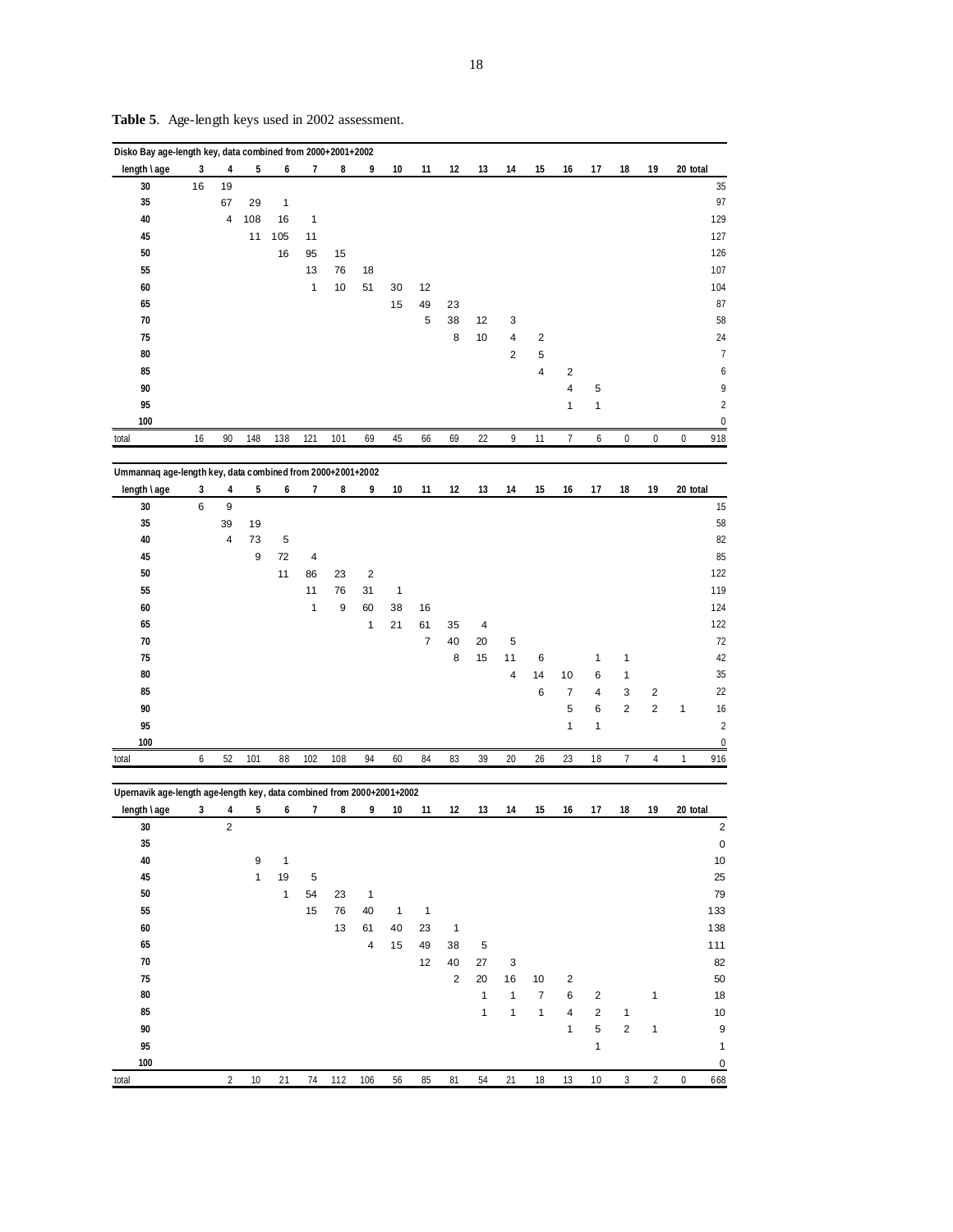|     | Disko Bay |        |     |        | Uummannaq |                | <b>Upernavik</b> |        |                |  |
|-----|-----------|--------|-----|--------|-----------|----------------|------------------|--------|----------------|--|
| AGE | length    | weight | N   | length | weight    | N              | length           | weight | N              |  |
| 3   | 30.64     | 0.31   | 22  | 30.88  | 0.24      | 8              |                  |        |                |  |
|     | 36.19     | 0.47   | 90  | 36.62  | 0.41      | 52             | 33.50            | 0.31   | $\overline{2}$ |  |
|     | 41.47     | 0.65   | 148 | 41.57  | 0.63      | 101            | 42.30            | 0.61   | 10             |  |
|     | 46.75     | 0.93   | 138 | 47.14  | 0.96      | 88             | 46.86            | 0.93   | 21             |  |
| 7   | 52.07     | 1.34   | 121 | 52.41  | 1.36      | 102            | 52.64            | 1.39   | 73             |  |
| 8   | 56.79     | 1.79   | 101 | 56.53  | 1.73      | 108            | 56.44            | 1.72   | 112            |  |
| 9   | 60.64     | 2.23   | 69  | 60.21  | 2.10      | 94             | 60.25            | 2.19   | 106            |  |
| 10  | 63.53     | 2.62   | 45  | 63.67  | 2.59      | 60             | 63.30            | 2.60   | 56             |  |
| 11  | 66.62     | 3.11   | 66  | 66.49  | 2.98      | 84             | 66.16            | 3.05   | 85             |  |
| 12  | 70.75     | 3.89   | 69  | 70.28  | 3.73      | 83             | 69.72            | 3.57   | 81             |  |
| 13  | 74.09     | 4.31   | 22  | 73.67  | 4.02      | 39             | 74.04            | 4.42   | 54             |  |
| 14  | 76.44     | 4.73   | 9   | 76.05  | 4.51      | 20             | 77.05            | 4.86   | 20             |  |
| 15  | 83.64     | 6.82   | 11  | 82.35  | 5.90      | 26             | 80.06            | 5.69   | 18             |  |
| 16  | 91.14     | 8.20   | 7   | 86.22  | 6.77      | 23             | 83.31            | 6.84   | 13             |  |
| 17  | 93.33     | 10.23  | 6   | 87.50  | 7.44      | 18             | 89.30            | 8.63   | 10             |  |
| 18  |           |        |     | 86.14  | 6.51      | $\overline{7}$ | 89.67            | 8.33   | 3              |  |
| 19  |           |        |     | 88.75  | 6.91      | $\overline{4}$ | 87.50            | 8.08   | $\mathbf{2}$   |  |
| 20  |           |        |     | 90.00  | 6.34      | 1              | 93.00            | 9.29   | 1              |  |

**Table 6**. Weight and weight at age for each component in Div. 1A inshore compiled on data for the last 3 years 2000-2002.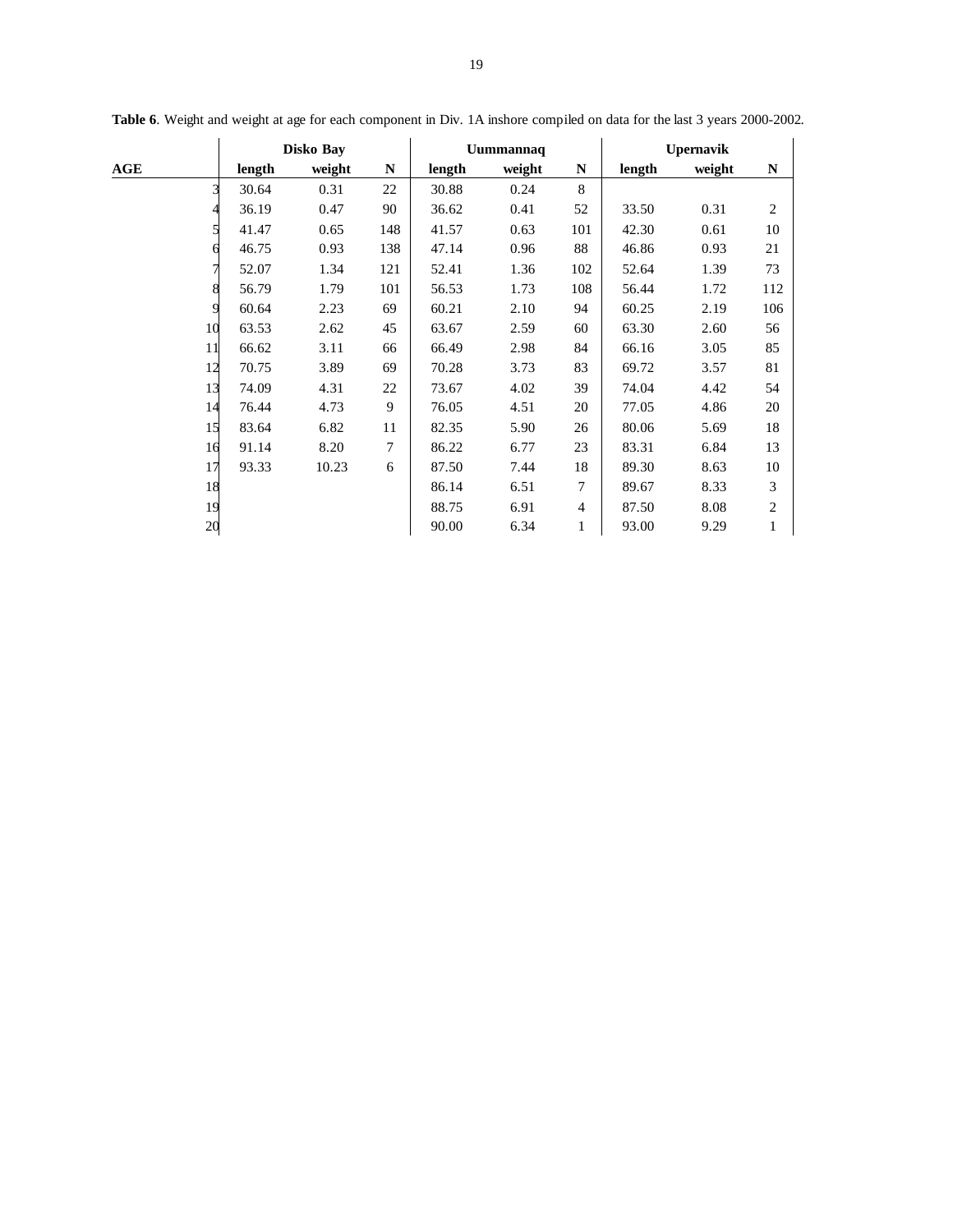# **Table 7**. Output from standardization of CPUE by GLM analysis.

|                            |           | CPUE LONGLINE SURVEY DISKO BAY |                                 | 08:20 Monday, May 20, 2002 773   |                           |                                     |                         |                 |                   |                   |
|----------------------------|-----------|--------------------------------|---------------------------------|----------------------------------|---------------------------|-------------------------------------|-------------------------|-----------------|-------------------|-------------------|
|                            |           |                                |                                 | The GLM Procedure                |                           |                                     |                         |                 |                   |                   |
|                            |           |                                |                                 | Class Level Information          |                           |                                     |                         |                 |                   |                   |
|                            |           | CI ass                         | Level s                         | Val ues                          |                           |                                     |                         |                 |                   |                   |
|                            | AR        |                                | $\overline{7}$                  |                                  |                           | 1994 1996 1997 1999 2000 2001 19930 |                         |                 |                   |                   |
|                            |           | <b>FELT</b>                    | 3                               | H L M                            |                           |                                     |                         |                 |                   |                   |
|                            |           | <b>DYB</b>                     | 3                               |                                  |                           | DEEP MEDIUM SHALLOW                 |                         |                 |                   |                   |
|                            |           |                                |                                 | Number of observations           |                           | 179                                 |                         |                 |                   |                   |
|                            |           |                                |                                 | The GLM Procedure                |                           |                                     |                         |                 |                   |                   |
| Dependent Variable: LNCPUE |           |                                |                                 |                                  |                           |                                     |                         |                 |                   |                   |
| Source                     |           |                                | DF                              |                                  | Sum of<br>Squares         |                                     | Mean Square             |                 | F Value           | Pr > F            |
| Model                      |           |                                | 10                              |                                  | 2731.300735               |                                     | 273.130073              |                 | 17.43             | < .0001           |
| Error                      |           |                                | 168                             |                                  | 2632.209495               |                                     | 15.667914               |                 |                   |                   |
| Corrected Total            |           |                                | 178                             |                                  | 5363.510230               |                                     |                         |                 |                   |                   |
|                            |           |                                |                                 |                                  |                           |                                     |                         |                 |                   |                   |
|                            |           | R-Square Coeff Var             |                                 |                                  |                           | Root MSE LNCPUE Mean                |                         |                 |                   |                   |
|                            |           | 0.509238                       |                                 | -232. 5623                       |                           | 3.958272                            | $-1.702026$             |                 |                   |                   |
| Source                     |           |                                | DF                              |                                  | Type I SS                 |                                     | Mean Square             |                 | F Value           | Pr > F            |
| AR<br><b>FELT</b>          |           |                                | 6<br>2                          |                                  | 158.846380<br>1786.326172 |                                     | 26.474397<br>893.163086 |                 | 1.69<br>57.01     | 0.1263<br>< .0001 |
| <b>DYB</b>                 |           |                                | $\mathfrak{p}$                  |                                  | 786.128182                |                                     | 393.064091              |                 | 25.09             | < .0001           |
| Source                     |           |                                | DF                              |                                  | Type III SS               |                                     | Mean Square             |                 | F Value           | Pr > F            |
| AR<br><b>FELT</b>          |           |                                | 6<br>2                          |                                  | 63.666311<br>1256.617229  |                                     | 10.611052<br>628.308615 |                 | 0.68<br>40.10     | 0.6682<br>< .0001 |
| <b>DYB</b>                 |           |                                | $\overline{2}$                  |                                  | 786.128182                |                                     | 393.064091              |                 | 25.09             | < .0001           |
|                            |           |                                |                                 |                                  |                           | Standard                            |                         |                 |                   |                   |
|                            | Parameter |                                |                                 | Estimate                         |                           | Error                               |                         | t Value         |                   | Pr >  t           |
| AR                         | Intercept | 1994                           |                                 | -5. 208091905 B<br>0.777328723 B |                           | 0.95296734<br>1.03637752            |                         | $-5.47$<br>0.75 |                   | < .0001<br>0.4543 |
| AR<br>AR                   |           | 1996<br>1997                   |                                 | 0.358089778 B<br>1.271508671 B   |                           | 1.06138764<br>1.09070862            |                         | 0.34<br>1.17    |                   | 0.7363<br>0.2454  |
| AR<br>AR                   |           | 1999<br>2000                   |                                 | 0.052474695 B<br>1.215905759 B   |                           | 1.07979793<br>1.05078077            |                         | 0.05<br>1.16    |                   | 0.9613<br>0.2489  |
| AR<br>AR                   |           | 2001<br>19930                  |                                 | 2.181017088 B<br>0.000000000 B   |                           | 1.49276842                          |                         | 1.46            |                   | 0.1459            |
| FELT<br>H.<br>FELT<br>L    |           |                                | 2.662029407 B<br>-5.896692764 B |                                  | 0.85789096<br>0.79900623  |                                     | 3.10<br>$-7.38$         |                 | 0.0022<br>< .0001 |                   |
| <b>FELT</b><br>DYB         |           | М<br>DEEP                      |                                 | 0.000000000 B<br>4.698995014 B   |                           | 1.26651244                          |                         | 3.71            |                   | 0.0003            |
| <b>DYB</b><br><b>DYB</b>   |           | <b>MEDIUM</b><br>SHALLOW       |                                 | 4.806731699 B<br>0.000000000 B   |                           | 0.68388415                          |                         | 7.03            |                   | < .0001           |

NOTE: The X'X matrix has been found to be singular, and a generalized inverse was used to solve the normal equations. Terms whose estimates are followed by the letter 'B' are not uniquely estimable.<br>uniquely estimable.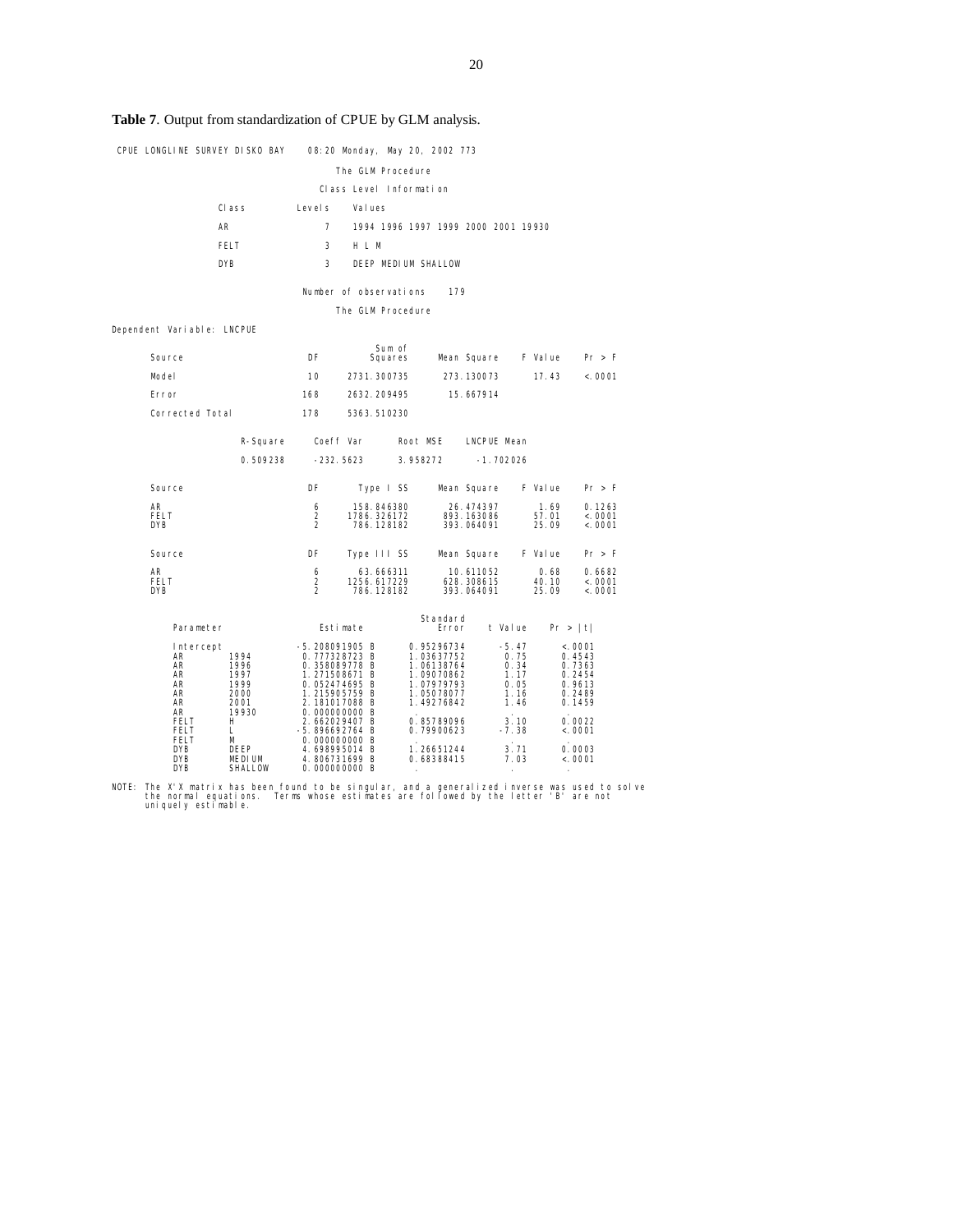CPUE LONGLINE SURVEY UUMMANNAQ 08:20 Monday, May 20, The GLM Procedure Class Level Information Class Levels Values AR 6 1995 1996 1998 1999 2001 19930

| EEL T      | M<br>$H$ $\perp$    |
|------------|---------------------|
| <b>DYB</b> | DEEP MEDIUM SHALLOW |

Number of observations 100

The GLM Procedure

Dependent Variable: LNCPUE

| Source                                                                                                                                                           |                                                                                                  | DF                                                                                                                                                                                                                           | Sum of<br>Squares                        |                   |                                                                                                                                          | Mean Square                            |                                                                                 | F Value               | Pr > F                                                                                             |
|------------------------------------------------------------------------------------------------------------------------------------------------------------------|--------------------------------------------------------------------------------------------------|------------------------------------------------------------------------------------------------------------------------------------------------------------------------------------------------------------------------------|------------------------------------------|-------------------|------------------------------------------------------------------------------------------------------------------------------------------|----------------------------------------|---------------------------------------------------------------------------------|-----------------------|----------------------------------------------------------------------------------------------------|
| Model                                                                                                                                                            |                                                                                                  | 9                                                                                                                                                                                                                            | 35.53987027                              |                   |                                                                                                                                          | 3.94887447                             |                                                                                 | 5.83                  | < .0001                                                                                            |
| Error                                                                                                                                                            |                                                                                                  | 90                                                                                                                                                                                                                           | 60.96742175                              |                   |                                                                                                                                          | 0.67741580                             |                                                                                 |                       |                                                                                                    |
| Corrected Total                                                                                                                                                  |                                                                                                  | 99                                                                                                                                                                                                                           | 96.50729202                              |                   |                                                                                                                                          |                                        |                                                                                 |                       |                                                                                                    |
|                                                                                                                                                                  | R-Square                                                                                         | Coeff Var                                                                                                                                                                                                                    |                                          | Root MSE          |                                                                                                                                          | LNCPUE Mean                            |                                                                                 |                       |                                                                                                    |
|                                                                                                                                                                  | 0.368261                                                                                         | 59.59154                                                                                                                                                                                                                     |                                          | 0.823053          |                                                                                                                                          |                                        | 1.381157                                                                        |                       |                                                                                                    |
| Source                                                                                                                                                           |                                                                                                  | DF                                                                                                                                                                                                                           | Type I SS                                |                   |                                                                                                                                          | Mean Square                            |                                                                                 | F Value               | Pr > F                                                                                             |
| AR<br><b>FELT</b><br><b>DYB</b>                                                                                                                                  |                                                                                                  | 5<br>$\overline{2}$<br>$\mathfrak{p}$                                                                                                                                                                                        | 15.47246125<br>14.61989345<br>5.44751557 |                   |                                                                                                                                          | 3.09449225<br>7.30994672<br>2.72375779 |                                                                                 | 4.57<br>10.79<br>4.02 | 0.0009<br>< .0001<br>0.0213                                                                        |
| Source                                                                                                                                                           |                                                                                                  | DF                                                                                                                                                                                                                           | Type III SS                              |                   |                                                                                                                                          | Mean Square                            |                                                                                 | F Value               | Pr > F                                                                                             |
| AR<br><b>FELT</b><br><b>DYB</b>                                                                                                                                  |                                                                                                  | 5<br>$\overline{2}$<br>$\overline{2}$                                                                                                                                                                                        | 16.45626853<br>17.74563415<br>5.44751557 |                   |                                                                                                                                          | 3.29125371<br>8.87281708<br>2.72375779 |                                                                                 | 4.86<br>13.10<br>4.02 | 0.0006<br>< .0001<br>0.0213                                                                        |
| Parameter                                                                                                                                                        |                                                                                                  | Esti mate                                                                                                                                                                                                                    |                                          | Standard<br>Error |                                                                                                                                          |                                        | t Value                                                                         | Pr >  t               |                                                                                                    |
| Intercept<br>AR<br><b>AR</b><br><b>AR</b><br><b>AR</b><br><b>AR</b><br>AR<br><b>FELT</b><br><b>FELT</b><br><b>FELT</b><br><b>DYB</b><br><b>DYB</b><br><b>DYB</b> | 1995<br>1996<br>1998<br>1999<br>2001<br>19930<br>H<br>L<br>м<br>DEEP<br><b>MEDIUM</b><br>SHALLOW | 0.140653629 B<br>0.770869077 B<br>0.517822525 B<br>1.030709255 B<br>1.303789843 B<br>0.338781156 B<br>0.000000000 B<br>0.729233035 B<br>$-1.219633980$ B<br>0.000000000 B<br>0.894205065 B<br>0.709015862 B<br>0.000000000 B |                                          |                   | 0.32783467<br>0.26584230<br>0.25134450<br>0.25225867<br>0.33490320<br>0.46392599<br>0.36076669<br>0.26920069<br>0.31837588<br>0.28944591 |                                        | 0.43<br>2.90<br>2.06<br>4.09<br>3.89<br>0.73<br>2.02<br>$-4.53$<br>2.81<br>2.45 |                       | 0.6689<br>0.0047<br>0.0423<br>< .0001<br>0.0002<br>0.4671<br>0.0462<br>< .0001<br>0.0061<br>0.0162 |

NOTE: The X'X matrix has been found to be singular, and a generalized inverse was used to solve the normal equations. Terms whose estimates are followed by the letter 'B' are not uniquely estimable.<br>uniquely estimable.